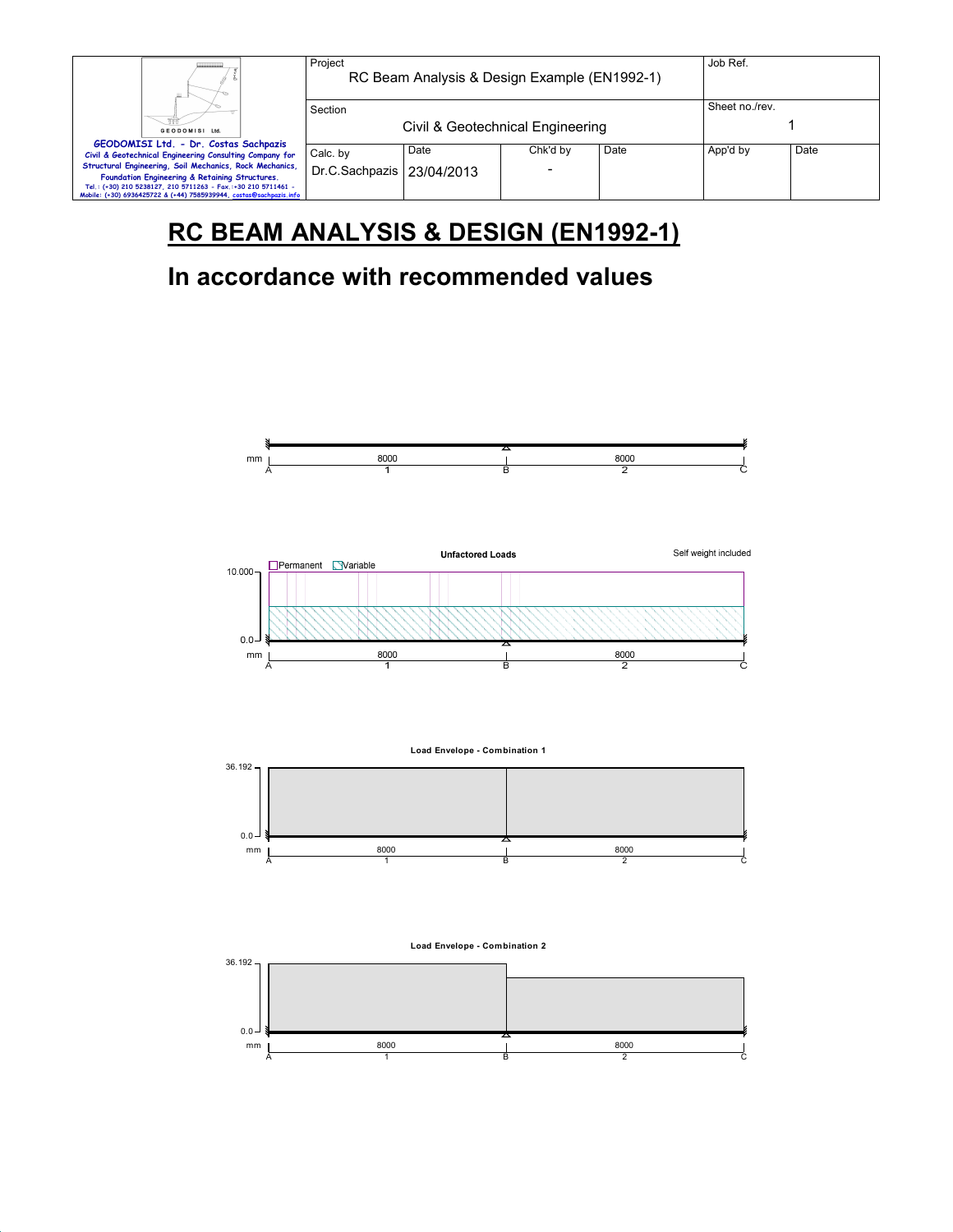| Ш.                                                                                                                                  | Project<br>RC Beam Analysis & Design Example (EN1992-1) |      |                          |      | Job Ref.       |      |
|-------------------------------------------------------------------------------------------------------------------------------------|---------------------------------------------------------|------|--------------------------|------|----------------|------|
|                                                                                                                                     | Section                                                 |      |                          |      | Sheet no./rev. |      |
| GEODOMISI Ltd.                                                                                                                      | Civil & Geotechnical Engineering                        |      |                          |      |                |      |
| GEODOMISI Ltd. - Dr. Costas Sachpazis<br>Civil & Geotechnical Engineering Consulting Company for                                    | Calc. by                                                | Date | Chk'd by                 | Date | App'd by       | Date |
| Structural Engineering, Soil Mechanics, Rock Mechanics,<br>Foundation Engineering & Retaining Structures.                           | Dr.C.Sachpazis   23/04/2013                             |      | $\overline{\phantom{0}}$ |      |                |      |
| Tel.: (+30) 210 5238127, 210 5711263 - Fax.:+30 210 5711461 -<br>Mobile: (+30) 6936425722 & (+44) 7585939944, costas@sachpazis.info |                                                         |      |                          |      |                |      |

**Load Envelope - Combination 3**



Load Combination 1 (shown in proportion)



Load Combination 2 (shown in proportion)



Load Combination 3 (shown in proportion)

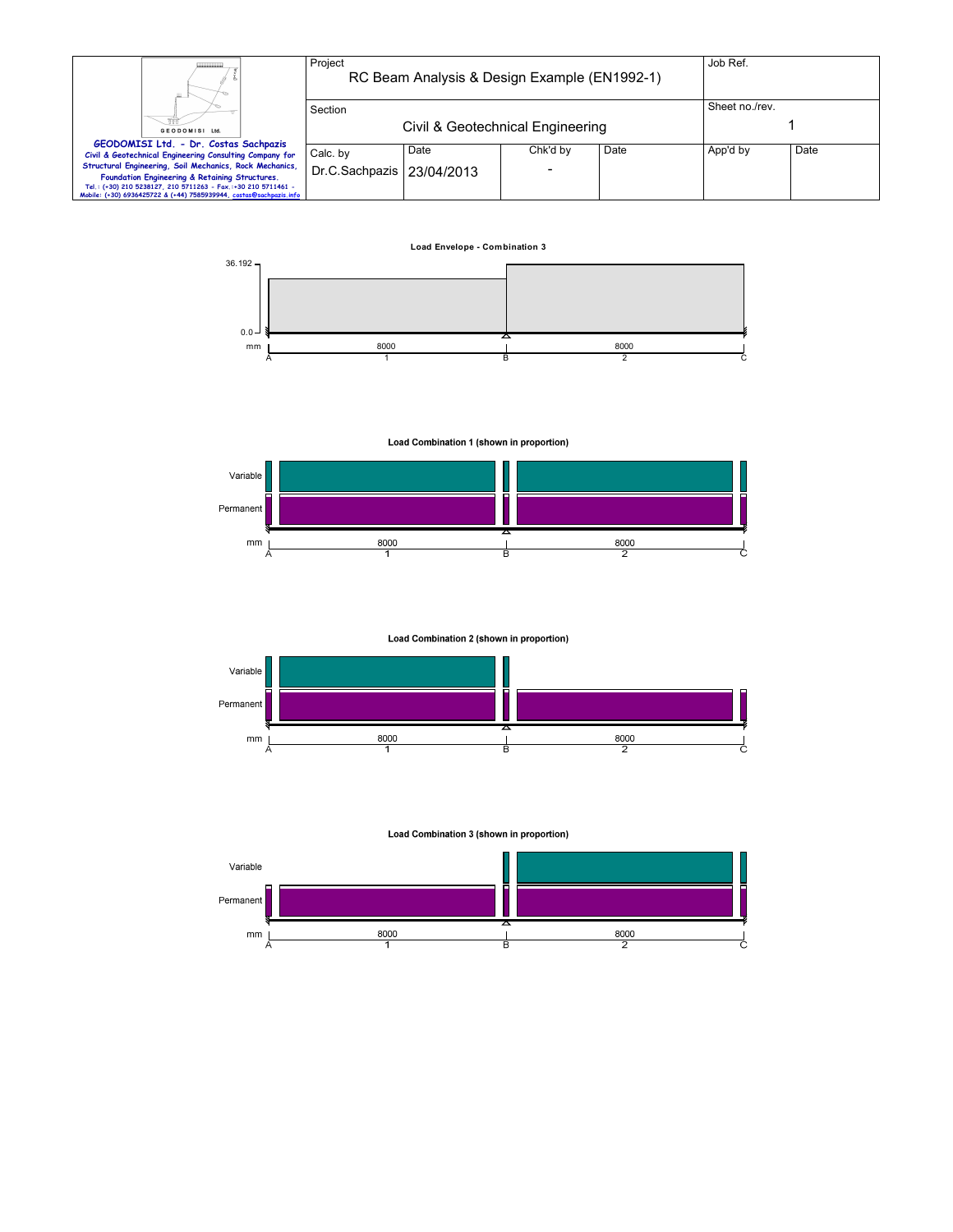|                                                                                                                                                                                                                                                  | Project                                     | RC Beam Analysis & Design Example (EN1992-1) |          |      | Job Ref. |      |
|--------------------------------------------------------------------------------------------------------------------------------------------------------------------------------------------------------------------------------------------------|---------------------------------------------|----------------------------------------------|----------|------|----------|------|
| GEODOMISI Ltd.                                                                                                                                                                                                                                   | Section<br>Civil & Geotechnical Engineering | Sheet no./rev.                               |          |      |          |      |
| GEODOMISI Ltd. - Dr. Costas Sachpazis<br>Civil & Geotechnical Engineering Consulting Company for                                                                                                                                                 | Calc. by                                    | Date                                         | Chk'd by | Date | App'd by | Date |
| Structural Engineering, Soil Mechanics, Rock Mechanics,<br>Foundation Engineering & Retaining Structures.<br>Tel.: (+30) 210 5238127, 210 5711263 - Fax.:+30 210 5711461 -<br>Mobile: (+30) 6936425722 & (+44) 7585939944, costas@sachpazis.info | Dr.C.Sachpazis 23/04/2013                   |                                              |          |      |          |      |





| <b>Support conditions</b> |                          |                                          |  |  |  |
|---------------------------|--------------------------|------------------------------------------|--|--|--|
| Support A                 | Vertically restrained    |                                          |  |  |  |
|                           | Rotationally restrained  |                                          |  |  |  |
| Support B                 | Vertically restrained    |                                          |  |  |  |
|                           | Rotationally free        |                                          |  |  |  |
| Support C                 | Vertically restrained    |                                          |  |  |  |
|                           | Rotationally restrained  |                                          |  |  |  |
| <b>Applied loading</b>    |                          |                                          |  |  |  |
|                           |                          | Permanent self weight of beam $\times$ 1 |  |  |  |
|                           |                          | Permanent full UDL 10 kN/m               |  |  |  |
|                           | Variable full UDL 5 kN/m |                                          |  |  |  |
| <b>Load combinations</b>  |                          |                                          |  |  |  |
| Load combination 1        | Support A                | Permanent $\times$ 1.35                  |  |  |  |
|                           |                          | Variable $\times$ 1.50                   |  |  |  |
|                           | Span 1                   | Permanent $\times$ 1.35                  |  |  |  |
|                           |                          | Variable $\times$ 1.50                   |  |  |  |
|                           | Support B                | Permanent $\times$ 1.35                  |  |  |  |
|                           |                          | Variable $\times$ 1.50                   |  |  |  |
|                           | Span 2                   | Permanent $\times$ 1.35                  |  |  |  |

Variable  $\times$  1.50

Support C Permanent × 1.35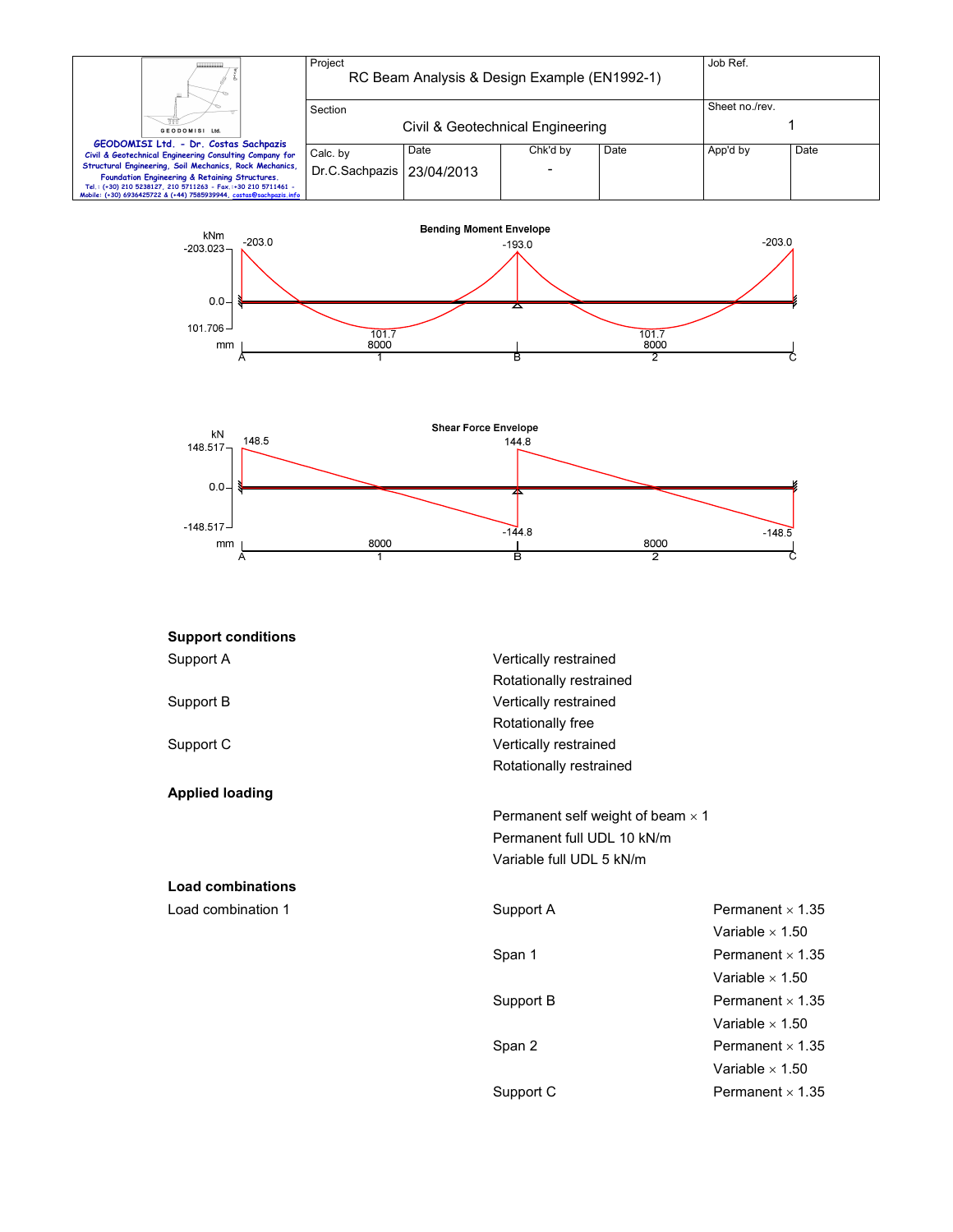| RC Beam Analysis & Design Example (EN1992-1)<br>Sheet no./rev.<br>Section<br>1<br>Civil & Geotechnical Engineering<br>GEODOMISI Ltd<br>GEODOMISI Ltd. - Dr. Costas Sachpazis<br>Chk'd by<br>Date<br>Date<br>App'd by<br>Date<br>Calc. by<br>Civil & Geotechnical Engineering Consulting Company for<br>Structural Engineering, Soil Mechanics, Rock Mechanics,<br>Dr.C.Sachpazis<br>23/04/2013<br>Foundation Engineering & Retaining Structures.<br>Tel.: (+30) 210 5238127, 210 5711263 - Fax.:+30 210 5711461 -<br>Mobile: (+30) 6936425722 & (+44) 7585939944, costas <mark>@</mark> s<br>Variable $\times$ 1.50<br>Load combination 2<br>Support A<br>Permanent $\times$ 1.35<br>Variable $\times$ 1.50<br>Span 1<br>Permanent $\times$ 1.35<br>Variable $\times$ 1.50<br>Support B<br>Permanent $\times$ 1.35<br>Variable $\times$ 1.50<br>Span 2<br>Permanent $\times$ 1.35<br>Variable $\times$ 0.00<br>Support C<br>Permanent $\times$ 1.35<br>Variable $\times$ 0.00<br>Load combination 3<br>Support A<br>Permanent $\times$ 1.35<br>Variable $\times$ 0.00<br>Permanent $\times$ 1.35<br>Span 1<br>Variable $\times$ 0.00<br>Support B<br>Permanent $\times$ 1.35<br>Variable $\times$ 1.50<br>Permanent $\times$ 1.35<br>Span 2<br>Variable $\times$ 1.50<br>Support C<br>Permanent $\times$ 1.35<br>Variable $\times$ 1.50<br><b>Analysis results</b><br>Maximum moment support A;<br>$M_A$ <sub>max</sub> = -203 kNm;<br>$M_{A \text{ red}} = -203 \text{ kNm};$<br>Maximum moment span 1 at 4104 mm;<br>$M_{s1 \, max}$ = 102 kNm;<br>$M_{s1 \text{ red}} = 102 \text{ kNm};$<br>Maximum moment support B;<br>$M_{B \text{ red}} = -193 \text{ kNm};$<br>$M_{\rm B max}$ = -193 kNm;<br>Maximum moment span 2 at 3896 mm;<br>$M_{s2,max} = 102$ kNm;<br>$M_{s2 \text{ red}} = 102 \text{ kNm};$<br>Maximum moment support C;<br>$M_{C \, max} = -203$ kNm;<br>$M_{C \text{ red}} = -203 \text{ kNm};$<br>Maximum shear support A;<br>$V_{A max} = 149$ kN;<br>$V_{A_{red}} = 142$ kN<br>Maximum shear support A span 1 at 843 mm;<br>$V_{A_51\_max}$ = 118 kN;<br>$V_{A_s1_{red}} = 118$ kN<br>Maximum shear support B;<br>$V_{B_{max}} = -145$ kN;<br>$V_{B_{red}} = -145$ kN | Project |  | Job Ref. |  |
|-----------------------------------------------------------------------------------------------------------------------------------------------------------------------------------------------------------------------------------------------------------------------------------------------------------------------------------------------------------------------------------------------------------------------------------------------------------------------------------------------------------------------------------------------------------------------------------------------------------------------------------------------------------------------------------------------------------------------------------------------------------------------------------------------------------------------------------------------------------------------------------------------------------------------------------------------------------------------------------------------------------------------------------------------------------------------------------------------------------------------------------------------------------------------------------------------------------------------------------------------------------------------------------------------------------------------------------------------------------------------------------------------------------------------------------------------------------------------------------------------------------------------------------------------------------------------------------------------------------------------------------------------------------------------------------------------------------------------------------------------------------------------------------------------------------------------------------------------------------------------------------------------------------------------------------------------------------------------------------------------------------------------------------------------------------------------------------------------------------------------------------------------------------------------------------------------|---------|--|----------|--|
|                                                                                                                                                                                                                                                                                                                                                                                                                                                                                                                                                                                                                                                                                                                                                                                                                                                                                                                                                                                                                                                                                                                                                                                                                                                                                                                                                                                                                                                                                                                                                                                                                                                                                                                                                                                                                                                                                                                                                                                                                                                                                                                                                                                               |         |  |          |  |
|                                                                                                                                                                                                                                                                                                                                                                                                                                                                                                                                                                                                                                                                                                                                                                                                                                                                                                                                                                                                                                                                                                                                                                                                                                                                                                                                                                                                                                                                                                                                                                                                                                                                                                                                                                                                                                                                                                                                                                                                                                                                                                                                                                                               |         |  |          |  |
|                                                                                                                                                                                                                                                                                                                                                                                                                                                                                                                                                                                                                                                                                                                                                                                                                                                                                                                                                                                                                                                                                                                                                                                                                                                                                                                                                                                                                                                                                                                                                                                                                                                                                                                                                                                                                                                                                                                                                                                                                                                                                                                                                                                               |         |  |          |  |
|                                                                                                                                                                                                                                                                                                                                                                                                                                                                                                                                                                                                                                                                                                                                                                                                                                                                                                                                                                                                                                                                                                                                                                                                                                                                                                                                                                                                                                                                                                                                                                                                                                                                                                                                                                                                                                                                                                                                                                                                                                                                                                                                                                                               |         |  |          |  |
|                                                                                                                                                                                                                                                                                                                                                                                                                                                                                                                                                                                                                                                                                                                                                                                                                                                                                                                                                                                                                                                                                                                                                                                                                                                                                                                                                                                                                                                                                                                                                                                                                                                                                                                                                                                                                                                                                                                                                                                                                                                                                                                                                                                               |         |  |          |  |
|                                                                                                                                                                                                                                                                                                                                                                                                                                                                                                                                                                                                                                                                                                                                                                                                                                                                                                                                                                                                                                                                                                                                                                                                                                                                                                                                                                                                                                                                                                                                                                                                                                                                                                                                                                                                                                                                                                                                                                                                                                                                                                                                                                                               |         |  |          |  |
|                                                                                                                                                                                                                                                                                                                                                                                                                                                                                                                                                                                                                                                                                                                                                                                                                                                                                                                                                                                                                                                                                                                                                                                                                                                                                                                                                                                                                                                                                                                                                                                                                                                                                                                                                                                                                                                                                                                                                                                                                                                                                                                                                                                               |         |  |          |  |
|                                                                                                                                                                                                                                                                                                                                                                                                                                                                                                                                                                                                                                                                                                                                                                                                                                                                                                                                                                                                                                                                                                                                                                                                                                                                                                                                                                                                                                                                                                                                                                                                                                                                                                                                                                                                                                                                                                                                                                                                                                                                                                                                                                                               |         |  |          |  |
|                                                                                                                                                                                                                                                                                                                                                                                                                                                                                                                                                                                                                                                                                                                                                                                                                                                                                                                                                                                                                                                                                                                                                                                                                                                                                                                                                                                                                                                                                                                                                                                                                                                                                                                                                                                                                                                                                                                                                                                                                                                                                                                                                                                               |         |  |          |  |
|                                                                                                                                                                                                                                                                                                                                                                                                                                                                                                                                                                                                                                                                                                                                                                                                                                                                                                                                                                                                                                                                                                                                                                                                                                                                                                                                                                                                                                                                                                                                                                                                                                                                                                                                                                                                                                                                                                                                                                                                                                                                                                                                                                                               |         |  |          |  |
|                                                                                                                                                                                                                                                                                                                                                                                                                                                                                                                                                                                                                                                                                                                                                                                                                                                                                                                                                                                                                                                                                                                                                                                                                                                                                                                                                                                                                                                                                                                                                                                                                                                                                                                                                                                                                                                                                                                                                                                                                                                                                                                                                                                               |         |  |          |  |
|                                                                                                                                                                                                                                                                                                                                                                                                                                                                                                                                                                                                                                                                                                                                                                                                                                                                                                                                                                                                                                                                                                                                                                                                                                                                                                                                                                                                                                                                                                                                                                                                                                                                                                                                                                                                                                                                                                                                                                                                                                                                                                                                                                                               |         |  |          |  |
|                                                                                                                                                                                                                                                                                                                                                                                                                                                                                                                                                                                                                                                                                                                                                                                                                                                                                                                                                                                                                                                                                                                                                                                                                                                                                                                                                                                                                                                                                                                                                                                                                                                                                                                                                                                                                                                                                                                                                                                                                                                                                                                                                                                               |         |  |          |  |
|                                                                                                                                                                                                                                                                                                                                                                                                                                                                                                                                                                                                                                                                                                                                                                                                                                                                                                                                                                                                                                                                                                                                                                                                                                                                                                                                                                                                                                                                                                                                                                                                                                                                                                                                                                                                                                                                                                                                                                                                                                                                                                                                                                                               |         |  |          |  |
|                                                                                                                                                                                                                                                                                                                                                                                                                                                                                                                                                                                                                                                                                                                                                                                                                                                                                                                                                                                                                                                                                                                                                                                                                                                                                                                                                                                                                                                                                                                                                                                                                                                                                                                                                                                                                                                                                                                                                                                                                                                                                                                                                                                               |         |  |          |  |
|                                                                                                                                                                                                                                                                                                                                                                                                                                                                                                                                                                                                                                                                                                                                                                                                                                                                                                                                                                                                                                                                                                                                                                                                                                                                                                                                                                                                                                                                                                                                                                                                                                                                                                                                                                                                                                                                                                                                                                                                                                                                                                                                                                                               |         |  |          |  |
|                                                                                                                                                                                                                                                                                                                                                                                                                                                                                                                                                                                                                                                                                                                                                                                                                                                                                                                                                                                                                                                                                                                                                                                                                                                                                                                                                                                                                                                                                                                                                                                                                                                                                                                                                                                                                                                                                                                                                                                                                                                                                                                                                                                               |         |  |          |  |
|                                                                                                                                                                                                                                                                                                                                                                                                                                                                                                                                                                                                                                                                                                                                                                                                                                                                                                                                                                                                                                                                                                                                                                                                                                                                                                                                                                                                                                                                                                                                                                                                                                                                                                                                                                                                                                                                                                                                                                                                                                                                                                                                                                                               |         |  |          |  |
|                                                                                                                                                                                                                                                                                                                                                                                                                                                                                                                                                                                                                                                                                                                                                                                                                                                                                                                                                                                                                                                                                                                                                                                                                                                                                                                                                                                                                                                                                                                                                                                                                                                                                                                                                                                                                                                                                                                                                                                                                                                                                                                                                                                               |         |  |          |  |
|                                                                                                                                                                                                                                                                                                                                                                                                                                                                                                                                                                                                                                                                                                                                                                                                                                                                                                                                                                                                                                                                                                                                                                                                                                                                                                                                                                                                                                                                                                                                                                                                                                                                                                                                                                                                                                                                                                                                                                                                                                                                                                                                                                                               |         |  |          |  |
|                                                                                                                                                                                                                                                                                                                                                                                                                                                                                                                                                                                                                                                                                                                                                                                                                                                                                                                                                                                                                                                                                                                                                                                                                                                                                                                                                                                                                                                                                                                                                                                                                                                                                                                                                                                                                                                                                                                                                                                                                                                                                                                                                                                               |         |  |          |  |
|                                                                                                                                                                                                                                                                                                                                                                                                                                                                                                                                                                                                                                                                                                                                                                                                                                                                                                                                                                                                                                                                                                                                                                                                                                                                                                                                                                                                                                                                                                                                                                                                                                                                                                                                                                                                                                                                                                                                                                                                                                                                                                                                                                                               |         |  |          |  |
|                                                                                                                                                                                                                                                                                                                                                                                                                                                                                                                                                                                                                                                                                                                                                                                                                                                                                                                                                                                                                                                                                                                                                                                                                                                                                                                                                                                                                                                                                                                                                                                                                                                                                                                                                                                                                                                                                                                                                                                                                                                                                                                                                                                               |         |  |          |  |
|                                                                                                                                                                                                                                                                                                                                                                                                                                                                                                                                                                                                                                                                                                                                                                                                                                                                                                                                                                                                                                                                                                                                                                                                                                                                                                                                                                                                                                                                                                                                                                                                                                                                                                                                                                                                                                                                                                                                                                                                                                                                                                                                                                                               |         |  |          |  |
|                                                                                                                                                                                                                                                                                                                                                                                                                                                                                                                                                                                                                                                                                                                                                                                                                                                                                                                                                                                                                                                                                                                                                                                                                                                                                                                                                                                                                                                                                                                                                                                                                                                                                                                                                                                                                                                                                                                                                                                                                                                                                                                                                                                               |         |  |          |  |
|                                                                                                                                                                                                                                                                                                                                                                                                                                                                                                                                                                                                                                                                                                                                                                                                                                                                                                                                                                                                                                                                                                                                                                                                                                                                                                                                                                                                                                                                                                                                                                                                                                                                                                                                                                                                                                                                                                                                                                                                                                                                                                                                                                                               |         |  |          |  |
|                                                                                                                                                                                                                                                                                                                                                                                                                                                                                                                                                                                                                                                                                                                                                                                                                                                                                                                                                                                                                                                                                                                                                                                                                                                                                                                                                                                                                                                                                                                                                                                                                                                                                                                                                                                                                                                                                                                                                                                                                                                                                                                                                                                               |         |  |          |  |
|                                                                                                                                                                                                                                                                                                                                                                                                                                                                                                                                                                                                                                                                                                                                                                                                                                                                                                                                                                                                                                                                                                                                                                                                                                                                                                                                                                                                                                                                                                                                                                                                                                                                                                                                                                                                                                                                                                                                                                                                                                                                                                                                                                                               |         |  |          |  |
|                                                                                                                                                                                                                                                                                                                                                                                                                                                                                                                                                                                                                                                                                                                                                                                                                                                                                                                                                                                                                                                                                                                                                                                                                                                                                                                                                                                                                                                                                                                                                                                                                                                                                                                                                                                                                                                                                                                                                                                                                                                                                                                                                                                               |         |  |          |  |
|                                                                                                                                                                                                                                                                                                                                                                                                                                                                                                                                                                                                                                                                                                                                                                                                                                                                                                                                                                                                                                                                                                                                                                                                                                                                                                                                                                                                                                                                                                                                                                                                                                                                                                                                                                                                                                                                                                                                                                                                                                                                                                                                                                                               |         |  |          |  |
|                                                                                                                                                                                                                                                                                                                                                                                                                                                                                                                                                                                                                                                                                                                                                                                                                                                                                                                                                                                                                                                                                                                                                                                                                                                                                                                                                                                                                                                                                                                                                                                                                                                                                                                                                                                                                                                                                                                                                                                                                                                                                                                                                                                               |         |  |          |  |
|                                                                                                                                                                                                                                                                                                                                                                                                                                                                                                                                                                                                                                                                                                                                                                                                                                                                                                                                                                                                                                                                                                                                                                                                                                                                                                                                                                                                                                                                                                                                                                                                                                                                                                                                                                                                                                                                                                                                                                                                                                                                                                                                                                                               |         |  |          |  |
|                                                                                                                                                                                                                                                                                                                                                                                                                                                                                                                                                                                                                                                                                                                                                                                                                                                                                                                                                                                                                                                                                                                                                                                                                                                                                                                                                                                                                                                                                                                                                                                                                                                                                                                                                                                                                                                                                                                                                                                                                                                                                                                                                                                               |         |  |          |  |
|                                                                                                                                                                                                                                                                                                                                                                                                                                                                                                                                                                                                                                                                                                                                                                                                                                                                                                                                                                                                                                                                                                                                                                                                                                                                                                                                                                                                                                                                                                                                                                                                                                                                                                                                                                                                                                                                                                                                                                                                                                                                                                                                                                                               |         |  |          |  |
|                                                                                                                                                                                                                                                                                                                                                                                                                                                                                                                                                                                                                                                                                                                                                                                                                                                                                                                                                                                                                                                                                                                                                                                                                                                                                                                                                                                                                                                                                                                                                                                                                                                                                                                                                                                                                                                                                                                                                                                                                                                                                                                                                                                               |         |  |          |  |
|                                                                                                                                                                                                                                                                                                                                                                                                                                                                                                                                                                                                                                                                                                                                                                                                                                                                                                                                                                                                                                                                                                                                                                                                                                                                                                                                                                                                                                                                                                                                                                                                                                                                                                                                                                                                                                                                                                                                                                                                                                                                                                                                                                                               |         |  |          |  |
|                                                                                                                                                                                                                                                                                                                                                                                                                                                                                                                                                                                                                                                                                                                                                                                                                                                                                                                                                                                                                                                                                                                                                                                                                                                                                                                                                                                                                                                                                                                                                                                                                                                                                                                                                                                                                                                                                                                                                                                                                                                                                                                                                                                               |         |  |          |  |
|                                                                                                                                                                                                                                                                                                                                                                                                                                                                                                                                                                                                                                                                                                                                                                                                                                                                                                                                                                                                                                                                                                                                                                                                                                                                                                                                                                                                                                                                                                                                                                                                                                                                                                                                                                                                                                                                                                                                                                                                                                                                                                                                                                                               |         |  |          |  |
|                                                                                                                                                                                                                                                                                                                                                                                                                                                                                                                                                                                                                                                                                                                                                                                                                                                                                                                                                                                                                                                                                                                                                                                                                                                                                                                                                                                                                                                                                                                                                                                                                                                                                                                                                                                                                                                                                                                                                                                                                                                                                                                                                                                               |         |  |          |  |
|                                                                                                                                                                                                                                                                                                                                                                                                                                                                                                                                                                                                                                                                                                                                                                                                                                                                                                                                                                                                                                                                                                                                                                                                                                                                                                                                                                                                                                                                                                                                                                                                                                                                                                                                                                                                                                                                                                                                                                                                                                                                                                                                                                                               |         |  |          |  |
|                                                                                                                                                                                                                                                                                                                                                                                                                                                                                                                                                                                                                                                                                                                                                                                                                                                                                                                                                                                                                                                                                                                                                                                                                                                                                                                                                                                                                                                                                                                                                                                                                                                                                                                                                                                                                                                                                                                                                                                                                                                                                                                                                                                               |         |  |          |  |
| $V_{B_51\_max}$ = -114 kN;<br>$V_{B_s1_{red}} = -114$ kN<br>Maximum shear support B span 1 at 7158 mm;<br>$V_{B_S2_{red}} = 114$ kN<br>Maximum shear support B span 2 at 843 mm;<br>$V_{B_2s2_{max}} = 114$ kN;                                                                                                                                                                                                                                                                                                                                                                                                                                                                                                                                                                                                                                                                                                                                                                                                                                                                                                                                                                                                                                                                                                                                                                                                                                                                                                                                                                                                                                                                                                                                                                                                                                                                                                                                                                                                                                                                                                                                                                               |         |  |          |  |
| Maximum shear support C;<br>$V_C$ <sub>red</sub> = -149 kN<br>$V_{C_{max}} = -149$ kN;                                                                                                                                                                                                                                                                                                                                                                                                                                                                                                                                                                                                                                                                                                                                                                                                                                                                                                                                                                                                                                                                                                                                                                                                                                                                                                                                                                                                                                                                                                                                                                                                                                                                                                                                                                                                                                                                                                                                                                                                                                                                                                        |         |  |          |  |
| Maximum shear support C span 2 at 7158 mm;<br>$V_{C_22\_max}$ = -118 kN;<br>$V_{C_S2_{red}} = -118$ kN                                                                                                                                                                                                                                                                                                                                                                                                                                                                                                                                                                                                                                                                                                                                                                                                                                                                                                                                                                                                                                                                                                                                                                                                                                                                                                                                                                                                                                                                                                                                                                                                                                                                                                                                                                                                                                                                                                                                                                                                                                                                                        |         |  |          |  |
| Maximum reaction at support A;<br>$R_A = 149$ kN                                                                                                                                                                                                                                                                                                                                                                                                                                                                                                                                                                                                                                                                                                                                                                                                                                                                                                                                                                                                                                                                                                                                                                                                                                                                                                                                                                                                                                                                                                                                                                                                                                                                                                                                                                                                                                                                                                                                                                                                                                                                                                                                              |         |  |          |  |
| Unfactored permanent load reaction at support A;<br>$R_{A_Permanent}$ = 85 kN                                                                                                                                                                                                                                                                                                                                                                                                                                                                                                                                                                                                                                                                                                                                                                                                                                                                                                                                                                                                                                                                                                                                                                                                                                                                                                                                                                                                                                                                                                                                                                                                                                                                                                                                                                                                                                                                                                                                                                                                                                                                                                                 |         |  |          |  |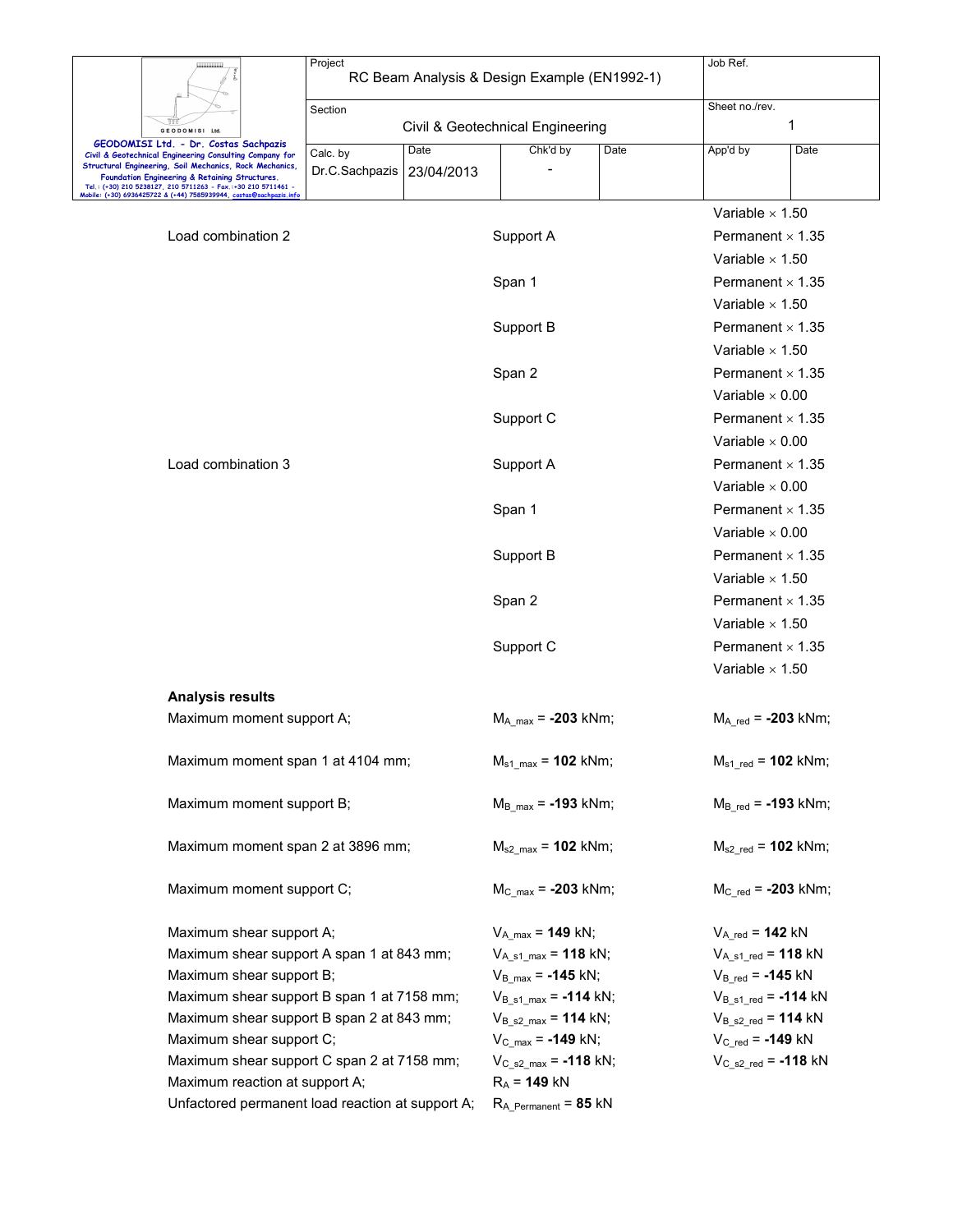|                                                                                                                                                                                                                                                  | Project        |            | RC Beam Analysis & Design Example (EN1992-1)     |      | Job Ref. |      |  |
|--------------------------------------------------------------------------------------------------------------------------------------------------------------------------------------------------------------------------------------------------|----------------|------------|--------------------------------------------------|------|----------|------|--|
|                                                                                                                                                                                                                                                  | Section        |            | Sheet no./rev.                                   |      |          |      |  |
| GEODOMISI Ltd.                                                                                                                                                                                                                                   |                |            | Civil & Geotechnical Engineering                 |      |          |      |  |
| GEODOMISI Ltd. - Dr. Costas Sachpazis<br>Civil & Geotechnical Engineering Consulting Company for                                                                                                                                                 | Calc. by       | Date       | Chk'd by                                         | Date | App'd by | Date |  |
| Structural Engineering, Soil Mechanics, Rock Mechanics,<br>Foundation Engineering & Retaining Structures.<br>Tel.: (+30) 210 5238127, 210 5711263 - Fax.:+30 210 5711461 -<br>Mobile: (+30) 6936425722 & (+44) 7585939944, costas@sachpazis.info | Dr.C.Sachpazis | 23/04/2013 |                                                  |      |          |      |  |
| Unfactored variable load reaction at support A;                                                                                                                                                                                                  |                |            | $R_{A_V\alpha$ riable = 20 kN                    |      |          |      |  |
| Maximum reaction at support B;                                                                                                                                                                                                                   |                |            | $R_{B}$ = 290 kN                                 |      |          |      |  |
| Unfactored permanent load reaction at support B;                                                                                                                                                                                                 |                |            | $R_{B_{\text{Permanent}}}$ = 170 kN              |      |          |      |  |
| Unfactored variable load reaction at support B;                                                                                                                                                                                                  |                |            | $R_{B_V\alpha\text{riable}} = 40 \text{ kN}$     |      |          |      |  |
| Maximum reaction at support C;                                                                                                                                                                                                                   |                |            | $R_C = 149$ kN                                   |      |          |      |  |
| Unfactored permanent load reaction at support C;                                                                                                                                                                                                 |                |            | $R_C$ Permanent = 85 kN                          |      |          |      |  |
| Unfactored variable load reaction at support C;                                                                                                                                                                                                  |                |            | $R_{C_{\text{}}\text{Variable}} = 20 \text{ kN}$ |      |          |      |  |
| <b>Rectangular section details</b>                                                                                                                                                                                                               |                |            |                                                  |      |          |      |  |
| Section width;                                                                                                                                                                                                                                   |                |            | $b = 500$ mm                                     |      |          |      |  |
| Section depth;                                                                                                                                                                                                                                   |                |            | $h = 900$ mm                                     |      |          |      |  |
|                                                                                                                                                                                                                                                  |                |            |                                                  |      |          |      |  |

|  | Concrete details (Table 3.1 - Strength and deformation characteristics for concrete) |  |
|--|--------------------------------------------------------------------------------------|--|
|--|--------------------------------------------------------------------------------------|--|

 $\left| \bullet \right|$ 

 $-900 -$ 

 $\overline{\mathbf{r}}$ 

| Concrete strength class;                           | C40/50                                                                                                                      |
|----------------------------------------------------|-----------------------------------------------------------------------------------------------------------------------------|
| Characteristic compressive cylinder strength;      | $f_{ck} = 40$ N/mm <sup>2</sup>                                                                                             |
| Characteristic compressive cube strength;          | $f_{ck.cube} = 50$ N/mm <sup>2</sup>                                                                                        |
| Mean value of compressive cylinder strength;       | $f_{cm} = f_{ck} + 8$ N/mm <sup>2</sup> = 48 N/mm <sup>2</sup>                                                              |
| Mean value of axial tensile strength;              | $f_{\text{ctm}} = 0.3 \text{ N/mm}^2 \times (f_{\text{ck}}/1 \text{ N/mm}^2)^{2/3} = 3.5 \text{ N/mm}^2$                    |
| Secant modulus of elasticity of concrete;          | $E_{cm}$ = 22 kN/mm <sup>2</sup> × [f <sub>cm</sub> /10 N/mm <sup>2</sup> ] <sup>0.3</sup> = <b>35220</b> N/mm <sup>2</sup> |
| Partial factor for concrete (Table 2.1N);          | $y_C = 1.50$                                                                                                                |
| Compressive strength coefficient (cl.3.1.6(1));    | $\alpha_{\rm cc}$ = 1.00                                                                                                    |
| Design compressive concrete strength (exp.3.15);   | $f_{\text{cd}} = \alpha_{\text{cc}} \times f_{\text{ck}} / \gamma_{\text{C}} = 26.7 \text{ N/mm}^2$                         |
| Maximum aggregate size;                            | $h_{\text{aqa}} = 20$ mm                                                                                                    |
| <b>Reinforcement details</b>                       |                                                                                                                             |
| Characteristic yield strength of reinforcement;    | $f_{\text{vk}} = 500 \text{ N/mm}^2$                                                                                        |
| Partial factor for reinforcing steel (Table 2.1N); | $y_S = 1.15$                                                                                                                |
| Design yield strength of reinforcement;            | $f_{\text{vd}} = f_{\text{vk}} / \gamma_{\text{S}} = 435 \text{ N/mm}^2$                                                    |

 $-500-$ 

 $\blacktriangleright$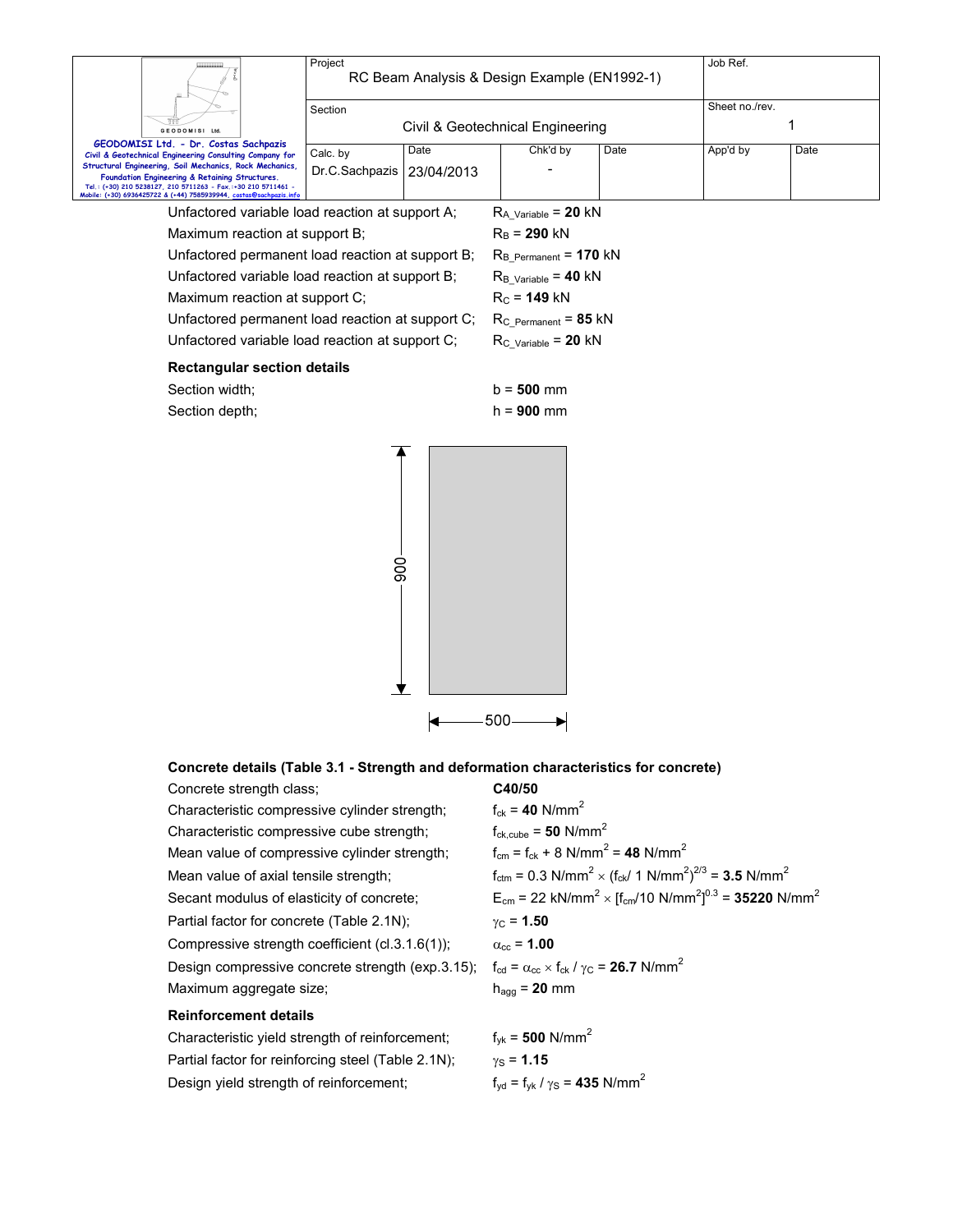|                                                                                                                                     | Project                          | RC Beam Analysis & Design Example (EN1992-1) |          |      | Job Ref.       |      |
|-------------------------------------------------------------------------------------------------------------------------------------|----------------------------------|----------------------------------------------|----------|------|----------------|------|
|                                                                                                                                     | Section                          |                                              |          |      | Sheet no./rev. |      |
| GEODOMISI Ltd.                                                                                                                      | Civil & Geotechnical Engineering |                                              |          |      |                |      |
| GEODOMISI Ltd. - Dr. Costas Sachpazis<br>Civil & Geotechnical Engineering Consulting Company for                                    | Calc. by                         | Date                                         | Chk'd by | Date | App'd by       | Date |
| Structural Engineering, Soil Mechanics, Rock Mechanics,<br>Foundation Engineering & Retaining Structures.                           | Dr.C.Sachpazis   23/04/2013      |                                              | -        |      |                |      |
| Tel.: (+30) 210 5238127, 210 5711263 - Fax,:+30 210 5711461 -<br>Mobile: (+30) 6936425722 & (+44) 7585939944, costas@sachpazis.info |                                  |                                              |          |      |                |      |

### **Nominal cover to reinforcement**

Nominal cover to top reinforcement;  $c_{\text{nom }t} = 35$  mm

Nominal cover to bottom reinforcement;  $c_{\text{nom_b}} = 35$  mm Nominal cover to side reinforcement;  $c_{\text{nom_s}} = 35$  mm

## **Support A**



# **Rectangular section in flexure (Section 6.1)**

| Minimum moment factor (cl.9.2.1.2(1));         | $\beta_1$ = 0.15                                                                                       |
|------------------------------------------------|--------------------------------------------------------------------------------------------------------|
| Design bending moment;                         | M = max(abs( $M_{A \text{ red}}$ ), $\beta_1 \times abs(M_{s1 \text{ red}})$ ) = 203 kNm               |
| Depth to tension reinforcement;                | $d = h - c_{\text{nom }t} - \phi_v - \phi_{\text{top}} / 2 = 843$ mm                                   |
| Percentage redistribution;                     | $m_{rA} = 0 \%$                                                                                        |
| Redistribution ratio;                          | $\delta$ = min(1 - m <sub>rA</sub> , 1) = <b>1.000</b>                                                 |
|                                                | K = M / (b $\times$ d <sup>2</sup> $\times$ f <sub>ck</sub> ) = <b>0.014</b>                           |
|                                                | $K' = 0.547 \times \delta - 0.137 \times \delta^2 - 0.214 = 0.196$                                     |
|                                                | $K'$ > $K$ - No compression reinforcement is required                                                  |
| Lever arm;                                     | z = min((d / 2) $\times$ [1 + (1 - 3.53 $\times$ K) <sup>0.5</sup> ], 0.95 $\times$ d) = <b>800</b> mm |
| Depth of neutral axis;                         | $x = 2.5 \times (d - z) = 105$ mm                                                                      |
| Area of tension reinforcement required;        | $A_{s,req} = M / (f_{vd} \times z) = 583$ mm <sup>2</sup>                                              |
| Tension reinforcement provided;                | $4 \times 25\phi$ bars                                                                                 |
| Area of tension reinforcement provided;        | $A_{s.prov} = 1963$ mm <sup>2</sup>                                                                    |
| Minimum area of reinforcement (exp.9.1N);      | $A_{s,min} = max(0.26 \times f_{ctm} / f_{yk}, 0.0013) \times b \times d = 769$ mm <sup>2</sup>        |
| Maximum area of reinforcement (cl.9.2.1.1(3)); | $A_{s,max} = 0.04 \times b \times h = 18000$ mm <sup>2</sup>                                           |

### *PASS - Area of reinforcement provided is greater than area of reinforcement required*

#### **Minimum bottom reinforcement at supports**

| Minimum reinforcement factor (cl.9.2.1.4(1)); | $\beta_2 = 0.25$                    |
|-----------------------------------------------|-------------------------------------|
| Area of reinforcement to adjacent span;       | $A_{s,span} = 1963$ mm <sup>2</sup> |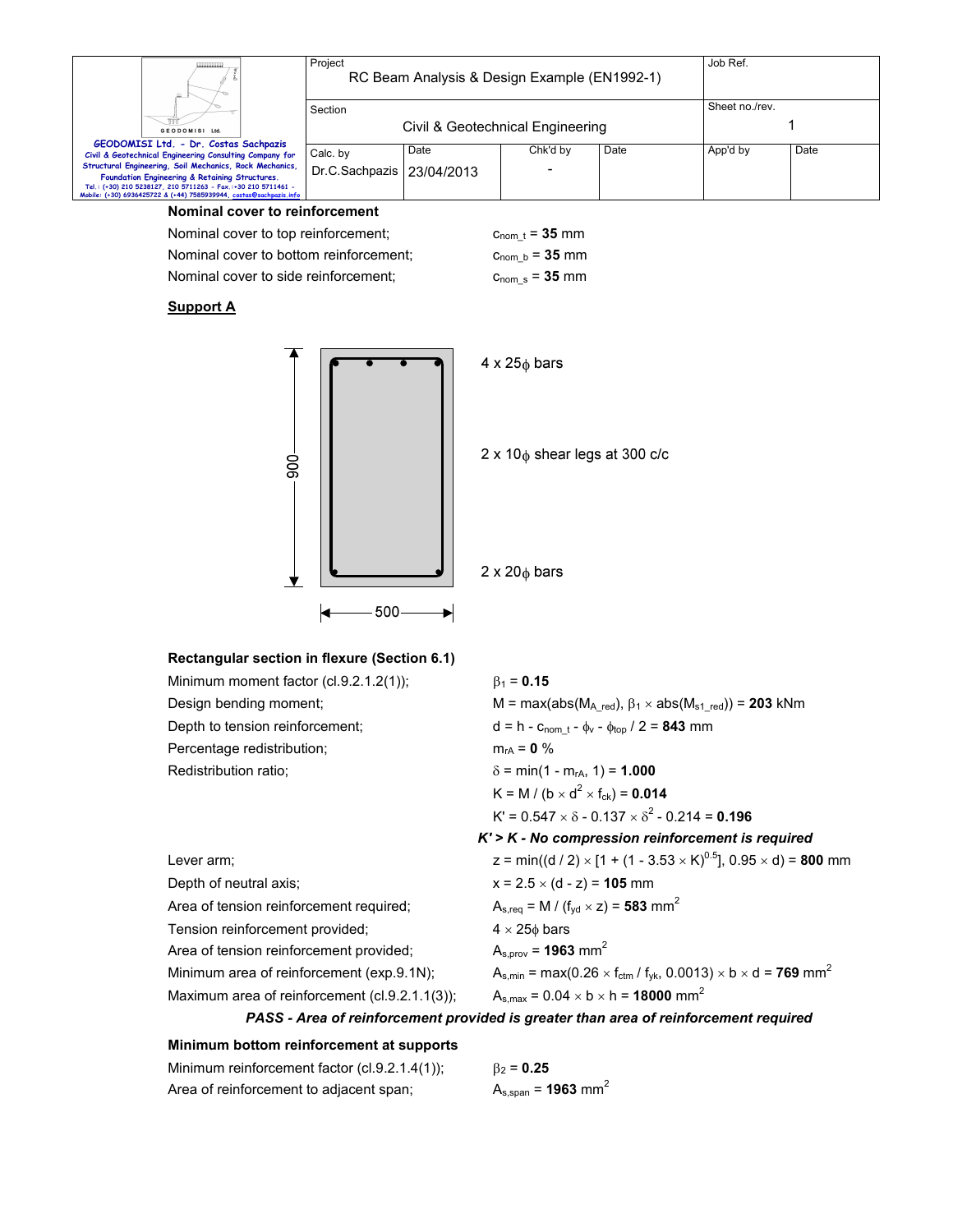|                                                                                                                                                                            | Project<br>RC Beam Analysis & Design Example (EN1992-1)                                                                                             | Job Ref.                                                       |                                                                                                                                                                   |          |      |
|----------------------------------------------------------------------------------------------------------------------------------------------------------------------------|-----------------------------------------------------------------------------------------------------------------------------------------------------|----------------------------------------------------------------|-------------------------------------------------------------------------------------------------------------------------------------------------------------------|----------|------|
|                                                                                                                                                                            | Section                                                                                                                                             |                                                                |                                                                                                                                                                   |          |      |
| GEODOMISI Ltd.                                                                                                                                                             |                                                                                                                                                     | Civil & Geotechnical Engineering                               |                                                                                                                                                                   |          | 1    |
| GEODOMISI Ltd. - Dr. Costas Sachpazis<br>Civil & Geotechnical Engineering Consulting Company for                                                                           | Date<br>Calc. by                                                                                                                                    | Chk'd by                                                       | Date                                                                                                                                                              | App'd by | Date |
| Structural Engineering, Soil Mechanics, Rock Mechanics,<br>Foundation Engineering & Retaining Structures.<br>Tel.: (+30) 210 5238127, 210 5711263 - Fax.:+30 210 5711461 - | Dr.C.Sachpazis   23/04/2013                                                                                                                         |                                                                |                                                                                                                                                                   |          |      |
| Mobile: (+30) 6936425722 & (+44) 7585939944, costas@sachpazis.inf                                                                                                          |                                                                                                                                                     |                                                                |                                                                                                                                                                   |          |      |
| Minimum bottom reinforcement to support;                                                                                                                                   |                                                                                                                                                     | $A_{s2,min} = \beta_2 \times A_{s,span} = 491$ mm <sup>2</sup> |                                                                                                                                                                   |          |      |
| Bottom reinforcement provided;                                                                                                                                             |                                                                                                                                                     | $2 \times 20\phi$ bars                                         |                                                                                                                                                                   |          |      |
| Area of bottom reinforcement provided;                                                                                                                                     | PASS - Area of reinforcement provided is greater than minimum area of reinforcement required                                                        | $A_{s2,prov} = 628$ mm <sup>2</sup>                            |                                                                                                                                                                   |          |      |
|                                                                                                                                                                            |                                                                                                                                                     |                                                                |                                                                                                                                                                   |          |      |
|                                                                                                                                                                            | Rectangular section in shear (Section 6.2)                                                                                                          |                                                                |                                                                                                                                                                   |          |      |
| Design shear force at support A;                                                                                                                                           |                                                                                                                                                     |                                                                | $V_{Ed,max}$ = abs(max( $V_{A max}$ , $V_{A red}$ )) = 149 kN                                                                                                     |          |      |
| Maximum design shear force (exp.6.9);                                                                                                                                      |                                                                                                                                                     |                                                                | $V_{\text{Rd,max}} = b \times z \times v_1 \times f_{\text{cd}} / (\text{cot}(\theta) + \text{tan}(\theta)) = 1855 \text{ kN}$                                    |          |      |
| Design shear force span 1 at 843 mm;                                                                                                                                       | PASS - Design shear force at support is less than maximum design shear force                                                                        |                                                                | $V_{Ed}$ = max( $V_{A \text{ } s1 \text{ } max}$ , $V_{A \text{ } s1 \text{ } red}$ ) = 118 kN                                                                    |          |      |
| Design shear stress;                                                                                                                                                       |                                                                                                                                                     |                                                                | $v_{\text{Ed}} = V_{\text{Ed}} / (b \times z) = 0.294 \text{ N/mm}^2$                                                                                             |          |      |
| Strength reduction factor (cl.6.2.3(3));                                                                                                                                   |                                                                                                                                                     |                                                                | $v_1 = 0.6 \times [1 - f_{ck} / 250 \text{ N/mm}^2] = 0.504$                                                                                                      |          |      |
| Compression chord coefficient (cl.6.2.3(3));                                                                                                                               |                                                                                                                                                     | $\alpha_{\text{cw}}$ = 1.00                                    |                                                                                                                                                                   |          |      |
|                                                                                                                                                                            | Angle of concrete compression strut (cl.6.2.3);                                                                                                     |                                                                |                                                                                                                                                                   |          |      |
|                                                                                                                                                                            | $\theta$ = min(max(0.5 × Asin[min(2 × V <sub>Ed</sub> / ( $\alpha_{\rm cw}$ × f <sub>cd</sub> × V <sub>1</sub> ), 1)], 21.8 deg), 45deg) = 21.8 deg |                                                                |                                                                                                                                                                   |          |      |
|                                                                                                                                                                            | Area of shear reinforcement required (exp.6.13);                                                                                                    |                                                                | $A_{\text{sv,req}} = v_{\text{Ed}} \times b / (f_{\text{yd}} \times \text{cot}(\theta)) = 135 \text{ mm}^2/\text{m}$                                              |          |      |
| Shear reinforcement provided;                                                                                                                                              |                                                                                                                                                     | $2 \times 10\phi$ legs at 300 c/c                              |                                                                                                                                                                   |          |      |
| Area of shear reinforcement provided;                                                                                                                                      |                                                                                                                                                     | $A_{\text{sv,prov}} = 524 \text{ mm}^2/\text{m}$               |                                                                                                                                                                   |          |      |
|                                                                                                                                                                            | Minimum area of shear reinforcement (exp.9.5N);                                                                                                     |                                                                | $A_{\text{sv,min}} = 0.08 \text{ N/mm}^2 \times b \times (f_{\text{ck}} / 1 \text{ N/mm}^2)^{0.5} / f_{\text{vk}} =$                                              |          |      |
| 506 mm <sup>2</sup> /m                                                                                                                                                     |                                                                                                                                                     |                                                                |                                                                                                                                                                   |          |      |
|                                                                                                                                                                            | PASS - Area of shear reinforcement provided exceeds minimum required                                                                                |                                                                |                                                                                                                                                                   |          |      |
| Maximum longitudinal spacing (exp.9.6N);                                                                                                                                   |                                                                                                                                                     | $S_{\text{VL}max}$ = 0.75 $\times$ d = 632 mm                  |                                                                                                                                                                   |          |      |
|                                                                                                                                                                            | PASS - Longitudinal spacing of shear reinforcement provided is less than maximum                                                                    |                                                                |                                                                                                                                                                   |          |      |
| <b>Crack control (Section 7.3)</b>                                                                                                                                         |                                                                                                                                                     |                                                                |                                                                                                                                                                   |          |      |
| Maximum crack width;                                                                                                                                                       |                                                                                                                                                     | $W_k = 0.3$ mm                                                 |                                                                                                                                                                   |          |      |
| Mean value of concrete tensile strength;                                                                                                                                   |                                                                                                                                                     | $f_{\text{ct,eff}} = f_{\text{ctm}} = 3.5 \text{ N/mm}^2$      |                                                                                                                                                                   |          |      |
| Stress distribution coefficient;                                                                                                                                           |                                                                                                                                                     | $k_c = 0.4$                                                    |                                                                                                                                                                   |          |      |
| mm, 0.65), $1$ ) = 0.86                                                                                                                                                    | Non-uniform self-equilibrating stress coefficient;                                                                                                  |                                                                | $k = min(max(1 + (300 mm - min(h, b)) \times 0.35 / 500$                                                                                                          |          |      |
| Depth of tensile zone;                                                                                                                                                     |                                                                                                                                                     | $h_{cr} = h - x = 795$ mm                                      |                                                                                                                                                                   |          |      |
| Area of concrete in the tensile zone;                                                                                                                                      |                                                                                                                                                     | $A_{ct} = h_{cr} \times b = 397344$ mm <sup>2</sup>            |                                                                                                                                                                   |          |      |
| Adjusted maximum bar diameter (exp.7.6N);                                                                                                                                  |                                                                                                                                                     |                                                                | $\phi_{\text{mod}} = \phi_{\text{top}} \times (2.9 \text{ N/mm}^2 / \text{ f}_{\text{ct,eff}}) \times 2 \times (\text{h} - \text{d}) / (\text{k}_\text{c} \times$ |          |      |
| $h_{cr}$ ) = 7 mm                                                                                                                                                          |                                                                                                                                                     |                                                                |                                                                                                                                                                   |          |      |
| Maximum adjusted bar diameter;                                                                                                                                             |                                                                                                                                                     | $\phi_{\text{max}}$ = 32 mm                                    |                                                                                                                                                                   |          |      |
| Tension bar spacing;                                                                                                                                                       |                                                                                                                                                     |                                                                | $s_{bar} = (b - 2 \times (c_{nom_s} + \phi_v) - \phi_{top}) / (N_{top} - 1) = 128$ mm                                                                             |          |      |
| Maximum tension bar spacing;                                                                                                                                               |                                                                                                                                                     | $s_{max}$ = 300 mm                                             |                                                                                                                                                                   |          |      |
| Minimum allowable bar spacing;                                                                                                                                             |                                                                                                                                                     |                                                                | $s_{min} = max(\phi_{top}, h_{agg} + 5$ mm, 20 mm) + $\phi_{top} = 50$ mm                                                                                         |          |      |
|                                                                                                                                                                            | Maximum stress permitted (Tables 7.2N & 7.3N);                                                                                                      | $\sigma_s$ = 280 N/mm <sup>2</sup>                             |                                                                                                                                                                   |          |      |
|                                                                                                                                                                            | Minimum area of reinforcement required (exp.7.1); $A_{sc,min} = k_c \times k \times f_{ct,eff} \times A_{ct} / \sigma_s = 1713$ mm <sup>2</sup>     |                                                                |                                                                                                                                                                   |          |      |

*PASS - Area of tension reinforcement provided exceeds minimum required for crack control* 

*PASS - Actual bar spacing exceeds minimum allowable*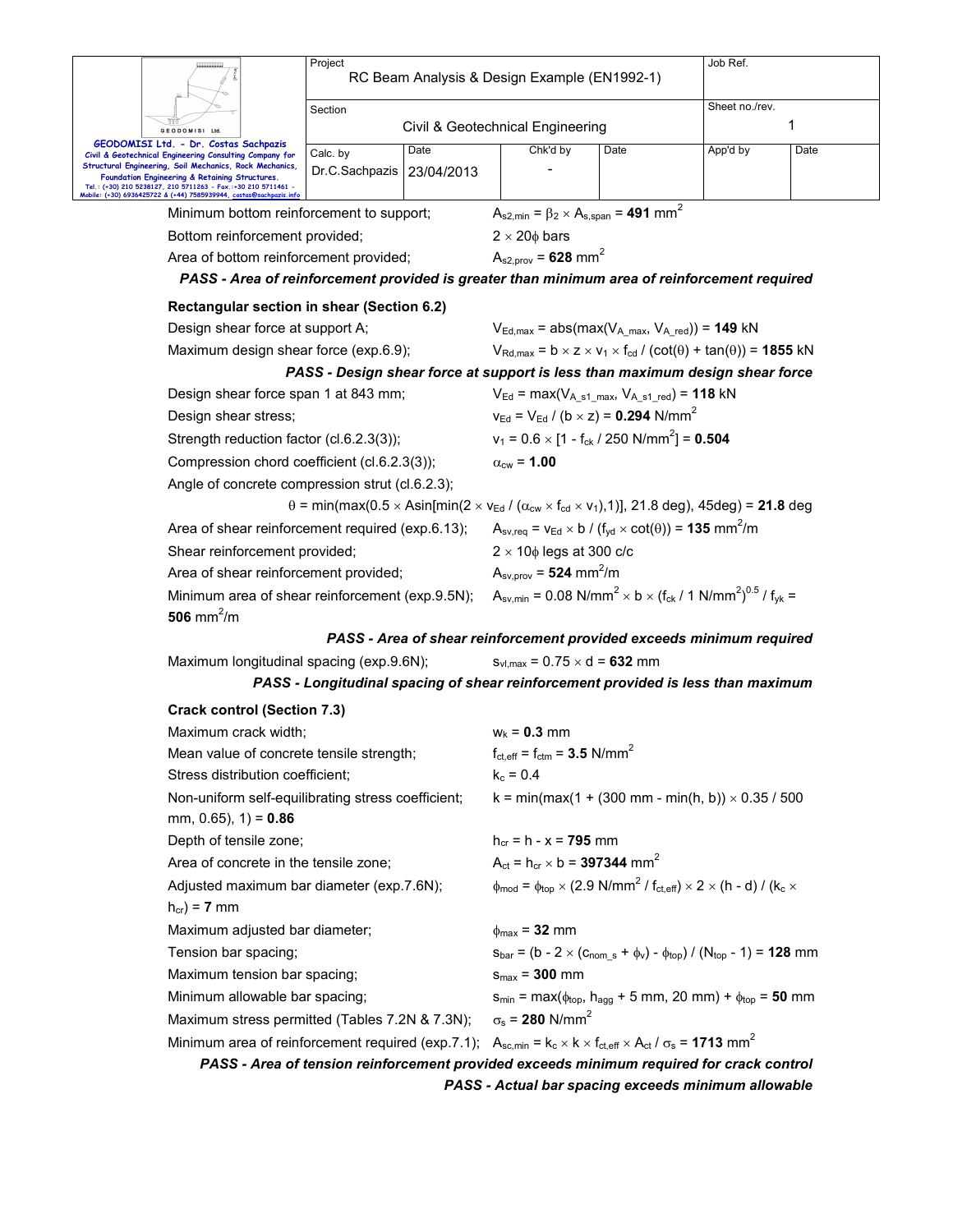| Ш.                                                                                                                                                                                                                                               | Project<br>RC Beam Analysis & Design Example (EN1992-1) |      |          |      | Job Ref.       |      |
|--------------------------------------------------------------------------------------------------------------------------------------------------------------------------------------------------------------------------------------------------|---------------------------------------------------------|------|----------|------|----------------|------|
| GEODOMISI Ltd.                                                                                                                                                                                                                                   | Section<br>Civil & Geotechnical Engineering             |      |          |      | Sheet no./rev. |      |
| GEODOMISI Ltd. - Dr. Costas Sachpazis<br>Civil & Geotechnical Engineering Consulting Company for                                                                                                                                                 | Calc. by                                                | Date | Chk'd by | Date | App'd by       | Date |
| Structural Engineering, Soil Mechanics, Rock Mechanics,<br>Foundation Engineering & Retaining Structures.<br>Tel.: (+30) 210 5238127, 210 5711263 - Fax.:+30 210 5711461 -<br>Mobile: (+30) 6936425722 & (+44) 7585939944, costas@sachpazis.info | Dr.C.Sachpazis   23/04/2013                             |      | -        |      |                |      |

**Mid span 1**



# **Rectangular section in flexure (Section 6.1) - Positive midspan moment**

| Design bending moment;                         | $M = abs(M_{s1 \text{ red}}) = 102 \text{ kNm}$                                                                                 |
|------------------------------------------------|---------------------------------------------------------------------------------------------------------------------------------|
| Depth to tension reinforcement;                | $d = h - c_{\text{nom } b} - \phi_v - \phi_{\text{bot}} / 2 = 843$ mm                                                           |
| Percentage redistribution;                     | $m_{rs1} = M_{s1 \text{ red}} / M_{s1 \text{ max}} - 1 = 0$ %                                                                   |
| Redistribution ratio:                          | $\delta$ = min(1 - m <sub>rs1</sub> , 1) = <b>1.000</b>                                                                         |
|                                                | K = M / (b × d <sup>2</sup> × f <sub>ck</sub> ) = <b>0.007</b>                                                                  |
|                                                | $K' = 0.547 \times \delta - 0.137 \times \delta^2 - 0.214 = 0.196$                                                              |
|                                                | $K'$ > $K$ - No compression reinforcement is required                                                                           |
| Lever arm;                                     | z = min((d / 2) $\times$ [1 + (1 - 3.53 $\times$ K) <sup>0.5</sup> ], 0.95 $\times$ d) = <b>800</b> mm                          |
| Depth of neutral axis;                         | $x = 2.5 \times (d - z) = 105$ mm                                                                                               |
| Area of tension reinforcement required;        | $A_{s,req} = M / (f_{vd} \times z) = 292$ mm <sup>2</sup>                                                                       |
| Tension reinforcement provided;                | $4 \times 25\phi$ bars                                                                                                          |
| Area of tension reinforcement provided;        | $A_{s.prov} = 1963$ mm <sup>2</sup>                                                                                             |
| Minimum area of reinforcement (exp.9.1N);      | $A_{s,min}$ = max(0.26 $\times$ f <sub>ctm</sub> / f <sub>vk</sub> , 0.0013) $\times$ b $\times$ d = <b>769</b> mm <sup>2</sup> |
| Maximum area of reinforcement (cl.9.2.1.1(3)); | $A_{s,max} = 0.04 \times b \times h = 18000$ mm <sup>2</sup>                                                                    |
|                                                | PASS - Area of reinforcement provided is greater than area of reinforcement required                                            |

| Rectangular section in shear (Section 6.2)                                                                                                                    |                                                                                                                                                |
|---------------------------------------------------------------------------------------------------------------------------------------------------------------|------------------------------------------------------------------------------------------------------------------------------------------------|
| Shear reinforcement provided;                                                                                                                                 | $2 \times 10\phi$ legs at 300 c/c                                                                                                              |
| Area of shear reinforcement provided;                                                                                                                         | $A_{\text{sv.prov}} = 524 \text{ mm}^2/\text{m}$                                                                                               |
| Minimum area of shear reinforcement (exp.9.5N);                                                                                                               | $A_{\text{sv,min}} = 0.08 \text{ N/mm}^2 \times b \times (f_{\text{ck}} / 1 \text{ N/mm}^2)^{0.5} / f_{\text{vk}} = 506 \text{ mm}^2/\text{m}$ |
|                                                                                                                                                               | PASS - Area of shear reinforcement provided exceeds minimum required                                                                           |
| Maximum longitudinal spacing (exp.9.6N);                                                                                                                      | $S_{\text{V1 max}} = 0.75 \times d = 632$ mm                                                                                                   |
|                                                                                                                                                               | PASS - Longitudinal spacing of shear reinforcement provided is less than maximum                                                               |
| Design shear resistance (assuming cot( $\theta$ ) is 2.5); $V_{\text{prov}} = 2.5 \times A_{\text{sv,prov}} \times z \times f_{\text{yd}} = 455.5 \text{ kN}$ |                                                                                                                                                |
|                                                                                                                                                               | Shear links provided valid between 0 mm and 8000 mm with tension reinforcement of 1963 mm <sup>2</sup>                                         |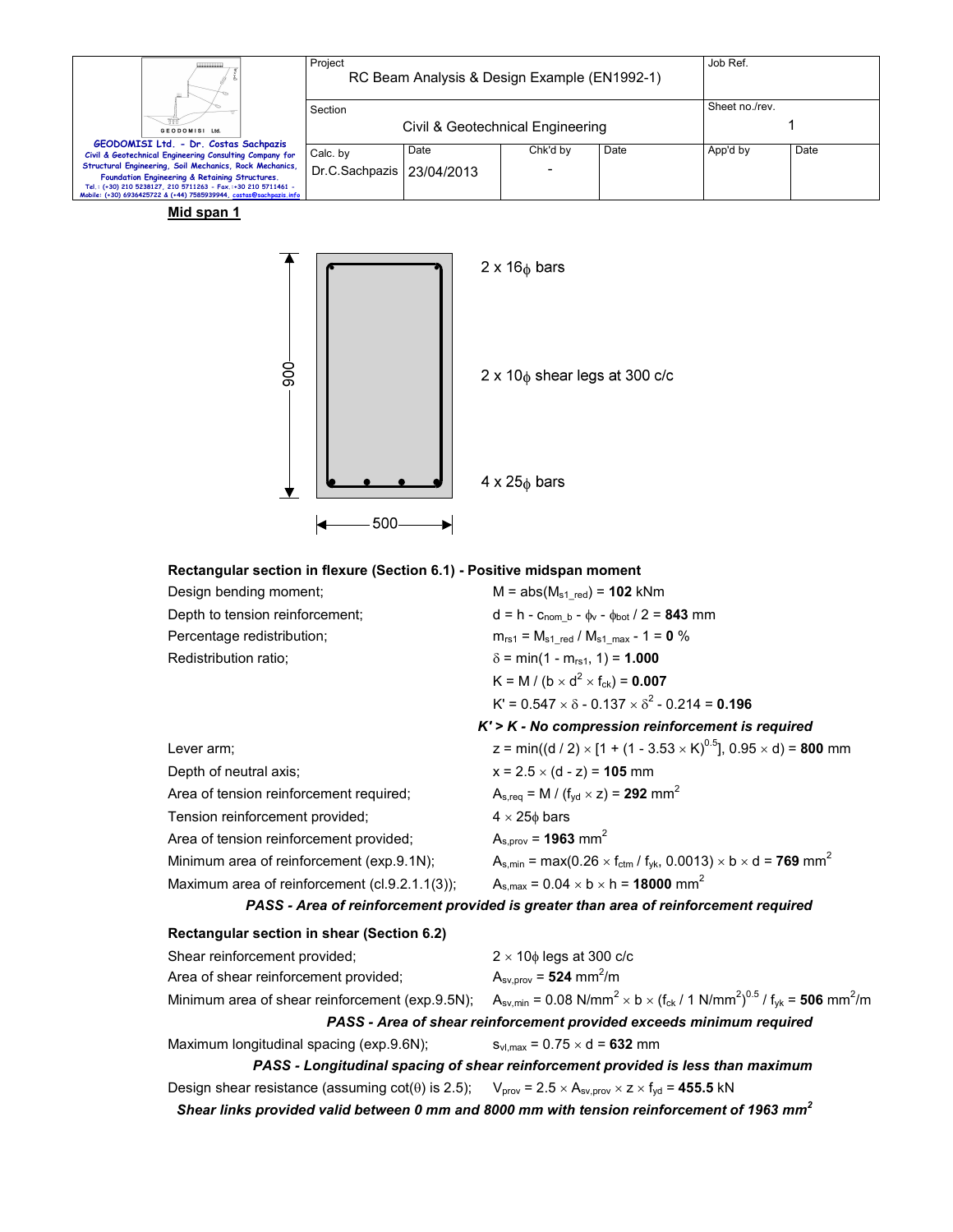| Ш                                                                                                                                                                                                                                                | Project                     | RC Beam Analysis & Design Example (EN1992-1) |          |      | Job Ref.       |      |
|--------------------------------------------------------------------------------------------------------------------------------------------------------------------------------------------------------------------------------------------------|-----------------------------|----------------------------------------------|----------|------|----------------|------|
| <b>GEODOMISI Ltd.</b>                                                                                                                                                                                                                            | Section                     | Civil & Geotechnical Engineering             |          |      | Sheet no./rev. |      |
| GEODOMISI Ltd. - Dr. Costas Sachpazis<br>Civil & Geotechnical Engineering Consulting Company for                                                                                                                                                 | Calc. by                    | Date                                         | Chk'd by | Date | App'd by       | Date |
| Structural Engineering, Soil Mechanics, Rock Mechanics,<br>Foundation Engineering & Retaining Structures.<br>Tel.: (+30) 210 5238127, 210 5711263 - Fax.:+30 210 5711461 -<br>Mobile: (+30) 6936425722 & (+44) 7585939944, costas@sachpazis.info | Dr.C.Sachpazis   23/04/2013 |                                              |          |      |                |      |
| $Q$ is also a sinteral $(Q_{n+1} _{n+1} \nabla Q)$                                                                                                                                                                                               |                             |                                              |          |      |                |      |

| <b>Crack control (Section 7.3)</b>                                                                                                         |                                                                                                                                                                   |
|--------------------------------------------------------------------------------------------------------------------------------------------|-------------------------------------------------------------------------------------------------------------------------------------------------------------------|
| Maximum crack width:                                                                                                                       | $W_k = 0.3$ mm                                                                                                                                                    |
| Mean value of concrete tensile strength;                                                                                                   | $f_{\text{ct.eff}} = f_{\text{ctm}} = 3.5 \text{ N/mm}^2$                                                                                                         |
| Stress distribution coefficient:                                                                                                           | $k_c = 0.4$                                                                                                                                                       |
| Non-uniform self-equilibrating stress coefficient;                                                                                         | k = min(max(1 + (300 mm - min(h, b)) $\times$ 0.35 / 500                                                                                                          |
| mm, $0.65$ ), $1$ ) = 0.86                                                                                                                 |                                                                                                                                                                   |
| Depth of tensile zone;                                                                                                                     | $h_{cr} = h - x = 795$ mm                                                                                                                                         |
| Area of concrete in the tensile zone;                                                                                                      | $A_{\rm ct} = h_{\rm cr} \times b = 397344$ mm <sup>2</sup>                                                                                                       |
| Adjusted maximum bar diameter (exp.7.6N);                                                                                                  | $\phi_{\text{mod}} = \phi_{\text{bot}} \times (2.9 \text{ N/mm}^2 / \text{ f}_{\text{ct,eff}}) \times 2 \times (\text{h} - \text{d}) / (\text{k}_\text{c} \times$ |
| $h_{cr}$ ) = 7 mm                                                                                                                          |                                                                                                                                                                   |
| Maximum adjusted bar diameter;                                                                                                             | $\phi_{\text{max}}$ = 32 mm                                                                                                                                       |
| Tension bar spacing;                                                                                                                       | $S_{bar} = (b - 2 \times (C_{nom s} + \phi_v) - \phi_{bot}) / (N_{bot} - 1) = 128$ mm                                                                             |
| Maximum tension bar spacing;                                                                                                               | $s_{max}$ = 300 mm                                                                                                                                                |
| Minimum allowable bar spacing;                                                                                                             | $s_{min} = max(\phi_{bot}, h_{agg} + 5$ mm, 20 mm) + $\phi_{bot} = 50$ mm                                                                                         |
| Maximum stress permitted (Tables 7.2N & 7.3N);                                                                                             | $\sigma_s$ = 280 N/mm <sup>2</sup>                                                                                                                                |
| Minimum area of reinforcement required (exp.7.1); $A_{sc,min} = k_c \times k \times f_{ct,eff} \times A_{ct}/\sigma_s = 1713 \text{ mm}^2$ |                                                                                                                                                                   |
|                                                                                                                                            | PASS - Area of tension reinforcement provided exceeds minimum required for crack control                                                                          |

*PASS - Actual bar spacing exceeds minimum allowable*

| <b>Deflection control (Section 7.4)</b>        |                                                                                                                                             |
|------------------------------------------------|---------------------------------------------------------------------------------------------------------------------------------------------|
| Reference reinforcement ratio;                 | $\rho_{\rm m0}$ = (f <sub>ck</sub> / 1 N/mm <sup>2</sup> ) <sup>0.5</sup> / 1000 = <b>0.006</b>                                             |
| Required tension reinforcement ratio;          | $p_m = A_{s,req} / (b \times d) = 0.001$                                                                                                    |
| Required compression reinforcement ratio;      | $p'_m = A_{s2,req} / (b \times d) = 0.000$                                                                                                  |
| Structural system factor (Table 7.4N);         | $K_b = 1.3$                                                                                                                                 |
| Basic allowable span to depth ratio (7.16a);   | span to depth <sub>basic</sub> = $K_b \times$ [11 + 1.5 $\times$ (f <sub>ck</sub> / 1                                                       |
|                                                | N/mm <sup>2</sup> ) <sup>0.5</sup> × $\rho_{m0}$ / $\rho_m$ + 3.2 × (f <sub>ck</sub> / 1 N/mm <sup>2</sup> ) <sup>0.5</sup> × ( $\rho_{m0}$ |
|                                                | $/ p_m - 1$ <sup>1.5</sup> ] = <b>735.018</b>                                                                                               |
| Reinforcement factor (exp.7.17);               | $K_s = A_{s,prov} \times 500 \text{ N/mm}^2 / (A_{s,req} \times f_{vk}) = 6.718$                                                            |
| Flange width factor;                           | $F1 = 1.000$                                                                                                                                |
| Long span supporting brittle partition factor; | $F2 = 1.000$                                                                                                                                |
| Allowable span to depth ratio;                 | span_to_depth <sub>allow</sub> = span_to_depth <sub>basic</sub> $\times$ K <sub>s</sub> $\times$ F1 $\times$                                |
|                                                | $F2 = 4937.972$                                                                                                                             |
| Actual span to depth ratio;                    | span to depth <sub>actual</sub> = $L_{s1}$ / d = <b>9.496</b>                                                                               |

*PASS - Actual span to depth ratio is within the allowable limit* 

**Support B**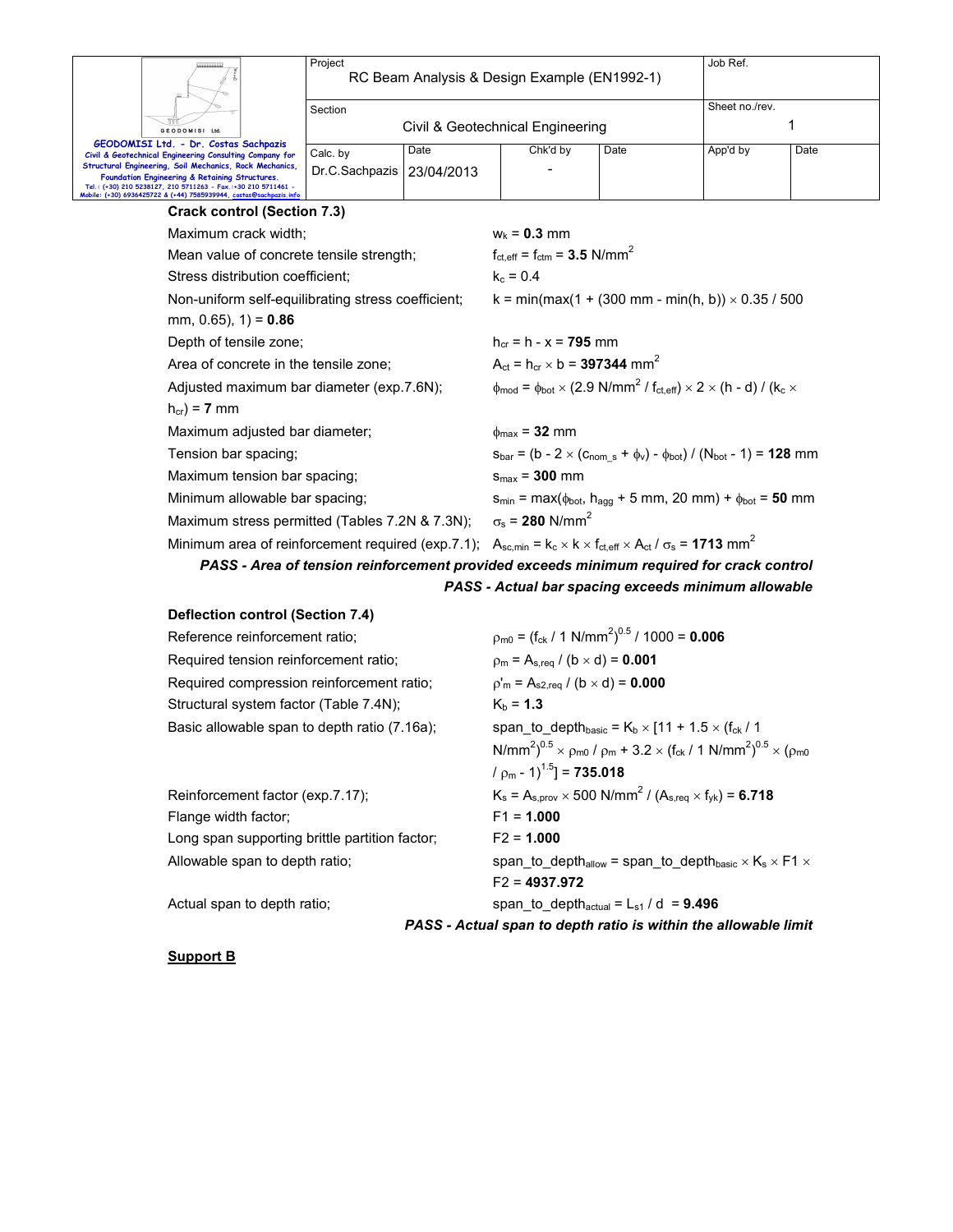|                                                                                                                                          | Project                                                                              |            | RC Beam Analysis & Design Example (EN1992-1)                                                                                           |                                                                                                                     | Job Ref.       |      |  |
|------------------------------------------------------------------------------------------------------------------------------------------|--------------------------------------------------------------------------------------|------------|----------------------------------------------------------------------------------------------------------------------------------------|---------------------------------------------------------------------------------------------------------------------|----------------|------|--|
|                                                                                                                                          | Section                                                                              |            |                                                                                                                                        |                                                                                                                     | Sheet no./rev. |      |  |
| GEODOMISI Ltd                                                                                                                            |                                                                                      |            | Civil & Geotechnical Engineering                                                                                                       |                                                                                                                     |                | 1    |  |
| GEODOMISI Ltd. - Dr. Costas Sachpazis<br>Civil & Geotechnical Engineering Consulting Company for                                         | Calc. by                                                                             | Date       | Chk'd by                                                                                                                               | Date                                                                                                                | App'd by       | Date |  |
| Structural Engineering, Soil Mechanics, Rock Mechanics,<br>Foundation Engineering & Retaining Structures.                                | Dr.C.Sachpazis                                                                       | 23/04/2013 |                                                                                                                                        |                                                                                                                     |                |      |  |
| Tel.: (+30) 210 5238127, 210 5711263 - Fax.:+30 210 5711461 -<br>Mobile: (+30) 6936425722 & (+44) 7585939944, costas <mark>@sachp</mark> |                                                                                      |            |                                                                                                                                        |                                                                                                                     |                |      |  |
| 900                                                                                                                                      | 500                                                                                  |            | $4 \times 25\phi$ bars<br>$2 \times 20$ bars                                                                                           | $2 \times 10$ <sub><math>\phi</math></sub> shear legs at 300 c/c                                                    |                |      |  |
| Rectangular section in flexure (Section 6.1)<br>Design bending moment;<br>Depth to tension reinforcement;                                |                                                                                      |            | $M = abs(MB red) = 193$ kNm                                                                                                            | $d = h - c_{\text{nom }t} - \phi_v - \phi_{\text{top}} / 2 = 843$ mm                                                |                |      |  |
| Percentage redistribution;                                                                                                               |                                                                                      |            | $m_{rB} = 0 \%$                                                                                                                        |                                                                                                                     |                |      |  |
| Redistribution ratio;                                                                                                                    |                                                                                      |            | $\delta$ = min(1 - m <sub>rB</sub> , 1) = <b>1.000</b><br>K = M / (b $\times$ d <sup>2</sup> $\times$ f <sub>ck</sub> ) = <b>0.014</b> |                                                                                                                     |                |      |  |
|                                                                                                                                          |                                                                                      |            |                                                                                                                                        |                                                                                                                     |                |      |  |
|                                                                                                                                          |                                                                                      |            |                                                                                                                                        | $K' = 0.547 \times \delta - 0.137 \times \delta^2 - 0.214 = 0.196$                                                  |                |      |  |
|                                                                                                                                          |                                                                                      |            |                                                                                                                                        | $K'$ > $K$ - No compression reinforcement is required                                                               |                |      |  |
| Lever arm;                                                                                                                               |                                                                                      |            |                                                                                                                                        | z = min((d / 2) × [1 + (1 - 3.53 × K) <sup>0.5</sup> ], 0.95 × d) =                                                 |                |      |  |
| 800 mm                                                                                                                                   |                                                                                      |            |                                                                                                                                        |                                                                                                                     |                |      |  |
| Depth of neutral axis;<br>Area of tension reinforcement required;                                                                        |                                                                                      |            | $x = 2.5 \times (d - z) = 105$ mm                                                                                                      | $A_{s,req} = M / (f_{yd} \times z) = 555$ mm <sup>2</sup>                                                           |                |      |  |
| Tension reinforcement provided;                                                                                                          |                                                                                      |            | $4 \times 25\phi$ bars                                                                                                                 |                                                                                                                     |                |      |  |
| Area of tension reinforcement provided;                                                                                                  |                                                                                      |            | $A_{s,prov} = 1963$ mm <sup>2</sup>                                                                                                    |                                                                                                                     |                |      |  |
| Minimum area of reinforcement (exp.9.1N);                                                                                                |                                                                                      |            |                                                                                                                                        | $A_{s,min} = max(0.26 \times f_{ctm} / f_{yk}, 0.0013) \times b \times d = 769$                                     |                |      |  |
| mm <sup>2</sup>                                                                                                                          |                                                                                      |            |                                                                                                                                        |                                                                                                                     |                |      |  |
| Maximum area of reinforcement (cl.9.2.1.1(3));                                                                                           |                                                                                      |            |                                                                                                                                        | $A_{s,max} = 0.04 \times b \times h = 18000$ mm <sup>2</sup>                                                        |                |      |  |
|                                                                                                                                          | PASS - Area of reinforcement provided is greater than area of reinforcement required |            |                                                                                                                                        |                                                                                                                     |                |      |  |
| Rectangular section in shear (Section 6.2)                                                                                               |                                                                                      |            |                                                                                                                                        |                                                                                                                     |                |      |  |
| Design shear force at support B;                                                                                                         |                                                                                      |            |                                                                                                                                        | $V_{Ed,max}$ = abs(max( $V_{B,max}$ , $V_{B\_red}$ )) = 145 kN                                                      |                |      |  |
| Maximum design shear force (exp.6.9);                                                                                                    |                                                                                      |            |                                                                                                                                        | $V_{\text{Rd,max}} = b \times z \times v_1 \times f_{\text{cd}} / (\text{cot}(\theta) + \text{tan}(\theta)) = 1855$ |                |      |  |
| kN                                                                                                                                       |                                                                                      |            |                                                                                                                                        |                                                                                                                     |                |      |  |
|                                                                                                                                          | PASS - Design shear force at support is less than maximum design shear force         |            |                                                                                                                                        |                                                                                                                     |                |      |  |
| Design shear force span 1 at 7158 mm;                                                                                                    |                                                                                      |            |                                                                                                                                        | $V_{Ed}$ = abs(min( $V_{B_s1\_max}$ , $V_{B_s1\_red}$ )) = 114 kN                                                   |                |      |  |
| Design shear stress;                                                                                                                     |                                                                                      |            |                                                                                                                                        | $v_{\text{Ed}} = V_{\text{Ed}} / (b \times z) = 0.285 \text{ N/mm}^2$                                               |                |      |  |
| Strength reduction factor (cl.6.2.3(3));                                                                                                 |                                                                                      |            |                                                                                                                                        | $v_1 = 0.6 \times [1 - f_{ck} / 250 \text{ N/mm}^2] = 0.504$                                                        |                |      |  |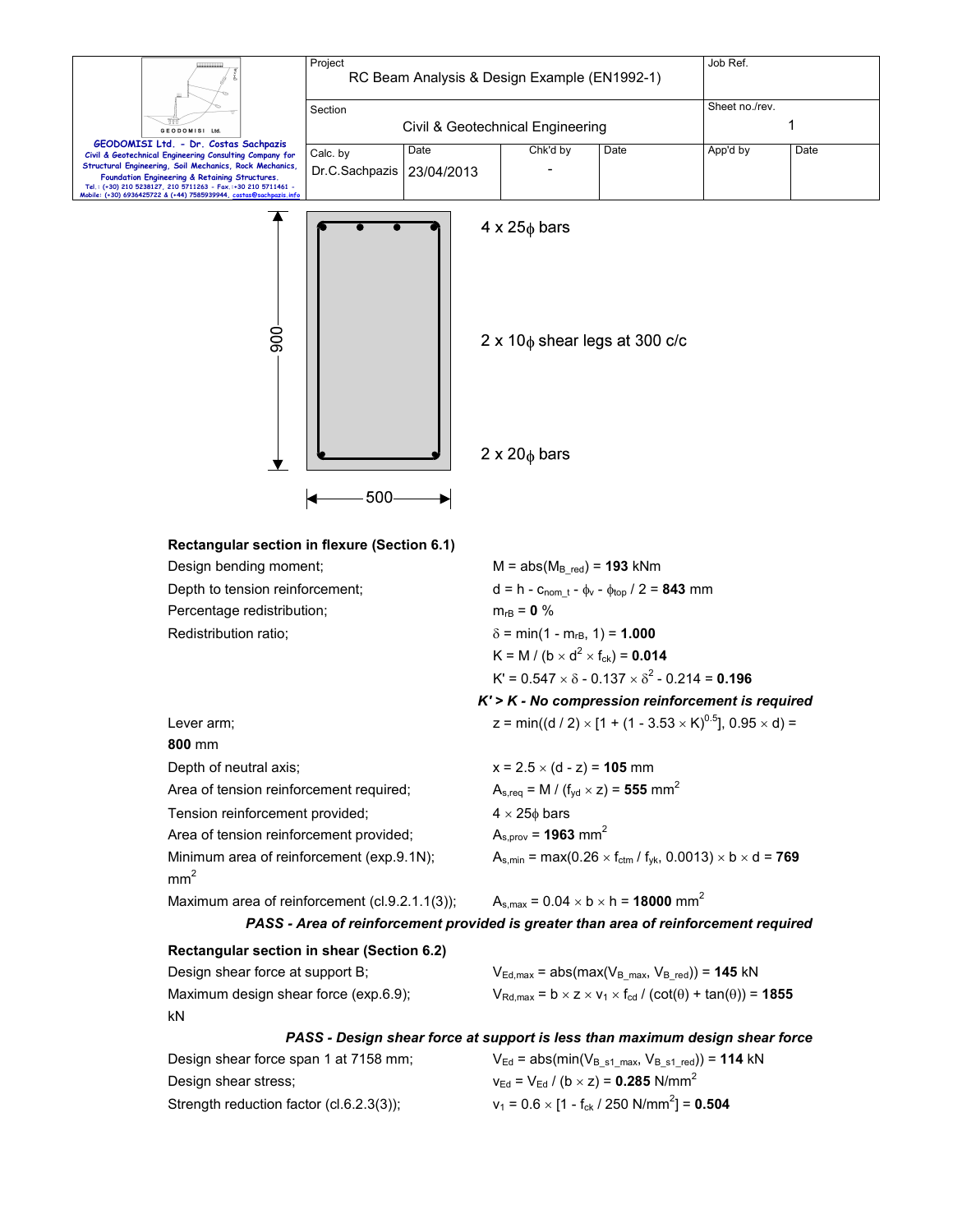|                                                                             |                                                                                                                                                                                       | Project<br>RC Beam Analysis & Design Example (EN1992-1) |            |                                                              |                                                                                                                                                                  | Job Ref.       |      |  |
|-----------------------------------------------------------------------------|---------------------------------------------------------------------------------------------------------------------------------------------------------------------------------------|---------------------------------------------------------|------------|--------------------------------------------------------------|------------------------------------------------------------------------------------------------------------------------------------------------------------------|----------------|------|--|
|                                                                             |                                                                                                                                                                                       | Section                                                 |            |                                                              |                                                                                                                                                                  | Sheet no./rev. |      |  |
|                                                                             | GEODOMISI Ltd.                                                                                                                                                                        |                                                         |            | Civil & Geotechnical Engineering                             |                                                                                                                                                                  |                | 1    |  |
|                                                                             | GEODOMISI Ltd. - Dr. Costas Sachpazis<br>Civil & Geotechnical Engineering Consulting Company for                                                                                      | Date<br>Calc. by                                        |            | Chk'd by                                                     | Date                                                                                                                                                             | App'd by       | Date |  |
|                                                                             | Structural Engineering, Soil Mechanics, Rock Mechanics,                                                                                                                               | Dr.C.Sachpazis                                          | 23/04/2013 |                                                              |                                                                                                                                                                  |                |      |  |
|                                                                             | Foundation Engineering & Retaining Structures.<br>Tel.: (+30) 210 5238127, 210 5711263 - Fax.:+30 210 5711461 -<br>Mobile: (+30) 6936425722 & (+44) 7585939944, costas@sachpazis.info |                                                         |            |                                                              |                                                                                                                                                                  |                |      |  |
| Compression chord coefficient (cl.6.2.3(3));<br>$\alpha_{\text{cw}}$ = 1.00 |                                                                                                                                                                                       |                                                         |            |                                                              |                                                                                                                                                                  |                |      |  |
|                                                                             | Angle of concrete compression strut (cl.6.2.3);                                                                                                                                       |                                                         |            |                                                              |                                                                                                                                                                  |                |      |  |
|                                                                             |                                                                                                                                                                                       |                                                         |            |                                                              | $\theta$ = min(max(0.5 x Asin[min(2 x v <sub>Ed</sub> / ( $\alpha_{cw}$ x f <sub>cd</sub> x v <sub>1</sub> ), 1)], 21.8 deg), 45deg) = <b>21.8</b> deg           |                |      |  |
|                                                                             | Area of shear reinforcement required (exp.6.13);                                                                                                                                      |                                                         |            |                                                              | $A_{\text{sv,req}} = v_{\text{Ed}} \times b / (f_{\text{yd}} \times \text{cot}(\theta)) = 131 \text{ mm}^2/\text{m}$                                             |                |      |  |
|                                                                             | Shear reinforcement provided;                                                                                                                                                         |                                                         |            | $2 \times 10\phi$ legs at 300 c/c                            |                                                                                                                                                                  |                |      |  |
|                                                                             | Area of shear reinforcement provided;                                                                                                                                                 |                                                         |            | $A_{\text{sv,prov}} = 524 \text{ mm}^2/\text{m}$             |                                                                                                                                                                  |                |      |  |
|                                                                             | Minimum area of shear reinforcement (exp.9.5N);<br>506 mm <sup>2</sup> /m                                                                                                             |                                                         |            |                                                              | $A_{\text{sv,min}} = 0.08 \text{ N/mm}^2 \times b \times (f_{\text{ck}} / 1 \text{ N/mm}^2)^{0.5} / f_{\text{vk}} =$                                             |                |      |  |
|                                                                             |                                                                                                                                                                                       |                                                         |            |                                                              | PASS - Area of shear reinforcement provided exceeds minimum required                                                                                             |                |      |  |
|                                                                             | Maximum longitudinal spacing (exp.9.6N);                                                                                                                                              |                                                         |            | $s_{vl,max} = 0.75 \times d = 632$ mm                        |                                                                                                                                                                  |                |      |  |
|                                                                             |                                                                                                                                                                                       |                                                         |            |                                                              | PASS - Longitudinal spacing of shear reinforcement provided is less than maximum                                                                                 |                |      |  |
|                                                                             | Design shear force span 2 at 843 mm;                                                                                                                                                  |                                                         |            |                                                              | $V_{Ed}$ = max( $V_{B \text{ s2 max}}$ , $V_{B \text{ s2 red}}$ ) = 114 kN                                                                                       |                |      |  |
|                                                                             | Design shear stress;                                                                                                                                                                  |                                                         |            |                                                              | $v_{\text{Ed}} = V_{\text{Ed}} / (b \times z) = 0.285 \text{ N/mm}^2$                                                                                            |                |      |  |
|                                                                             | Strength reduction factor (cl.6.2.3(3));                                                                                                                                              |                                                         |            | $v_1 = 0.6 \times [1 - f_{ck} / 250 \text{ N/mm}^2] = 0.504$ |                                                                                                                                                                  |                |      |  |
|                                                                             | Compression chord coefficient (cl.6.2.3(3));                                                                                                                                          |                                                         |            | $\alpha_{\text{cw}}$ = 1.00                                  |                                                                                                                                                                  |                |      |  |
|                                                                             | Angle of concrete compression strut (cl.6.2.3);                                                                                                                                       |                                                         |            |                                                              |                                                                                                                                                                  |                |      |  |
|                                                                             |                                                                                                                                                                                       |                                                         |            |                                                              | $\theta$ = min(max(0.5 × Asin[min(2 × $v_{\text{Ed}}$ / ( $\alpha_{\text{cw}}$ × $f_{\text{cd}}$ × $v_1$ ), 1)], 21.8 deg), 45deg) = 21.8 deg                    |                |      |  |
|                                                                             | Area of shear reinforcement required (exp.6.13);                                                                                                                                      |                                                         |            |                                                              | $A_{\text{sv,req}} = v_{\text{Ed}} \times b / (f_{\text{yd}} \times \text{cot}(\theta)) = 131 \text{ mm}^2/\text{m}$                                             |                |      |  |
|                                                                             | Shear reinforcement provided;                                                                                                                                                         |                                                         |            | $2 \times 10\phi$ legs at 300 c/c                            |                                                                                                                                                                  |                |      |  |
|                                                                             | Area of shear reinforcement provided;                                                                                                                                                 |                                                         |            | $A_{\text{sv,prov}} = 524 \text{ mm}^2/\text{m}$             |                                                                                                                                                                  |                |      |  |
|                                                                             | Minimum area of shear reinforcement (exp.9.5N);                                                                                                                                       |                                                         |            |                                                              | $A_{\text{sv,min}} = 0.08 \text{ N/mm}^2 \times b \times (f_{\text{ck}} / 1 \text{ N/mm}^2)^{0.5} / f_{\text{vk}} =$                                             |                |      |  |
|                                                                             | 506 mm <sup>2</sup> /m                                                                                                                                                                |                                                         |            |                                                              |                                                                                                                                                                  |                |      |  |
|                                                                             |                                                                                                                                                                                       |                                                         |            |                                                              | PASS - Area of shear reinforcement provided exceeds minimum required                                                                                             |                |      |  |
|                                                                             | Maximum longitudinal spacing (exp.9.6N);                                                                                                                                              |                                                         |            | $s_{vl,max} = 0.75 \times d = 632$ mm                        |                                                                                                                                                                  |                |      |  |
|                                                                             |                                                                                                                                                                                       |                                                         |            |                                                              | PASS - Longitudinal spacing of shear reinforcement provided is less than maximum                                                                                 |                |      |  |
|                                                                             | <b>Crack control (Section 7.3)</b>                                                                                                                                                    |                                                         |            |                                                              |                                                                                                                                                                  |                |      |  |
|                                                                             | Maximum crack width;                                                                                                                                                                  |                                                         |            | $w_k = 0.3$ mm                                               |                                                                                                                                                                  |                |      |  |
|                                                                             | Mean value of concrete tensile strength;                                                                                                                                              |                                                         |            | $f_{\text{ct,eff}} = f_{\text{ctm}} = 3.5 \text{ N/mm}^2$    |                                                                                                                                                                  |                |      |  |
|                                                                             | Stress distribution coefficient;                                                                                                                                                      |                                                         |            | $k_c = 0.4$                                                  |                                                                                                                                                                  |                |      |  |
|                                                                             | Non-uniform self-equilibrating stress coefficient;                                                                                                                                    |                                                         |            |                                                              | k = min(max(1 + (300 mm - min(h, b)) $\times$ 0.35 / 500                                                                                                         |                |      |  |
|                                                                             | mm, 0.65), $1$ ) = 0.86                                                                                                                                                               |                                                         |            |                                                              |                                                                                                                                                                  |                |      |  |
|                                                                             | Depth of tensile zone;                                                                                                                                                                |                                                         |            | $h_{cr} = h - x = 795$ mm                                    |                                                                                                                                                                  |                |      |  |
|                                                                             | Area of concrete in the tensile zone;                                                                                                                                                 |                                                         |            | $A_{ct} = h_{cr} \times b = 397344$ mm <sup>2</sup>          |                                                                                                                                                                  |                |      |  |
|                                                                             | Adjusted maximum bar diameter (exp.7.6N);<br>$h_{cr}$ ) = 7 mm                                                                                                                        |                                                         |            |                                                              | $\phi_{\text{mod}} = \phi_{\text{top}} \times (2.9 \text{ N/mm}^2 / \text{f}_{\text{ct,eff}}) \times 2 \times (\text{h} - \text{d}) / (\text{k}_\text{c} \times$ |                |      |  |
|                                                                             | Maximum adjusted bar diameter;                                                                                                                                                        |                                                         |            | $\phi_{\text{max}}$ = 32 mm                                  |                                                                                                                                                                  |                |      |  |
|                                                                             | Tension bar spacing;                                                                                                                                                                  |                                                         |            |                                                              | $s_{bar} = (b - 2 \times (c_{nom s} + \phi_v) - \phi_{top}) / (N_{top} - 1) = 128$ mm                                                                            |                |      |  |
|                                                                             | Maximum tension bar spacing;                                                                                                                                                          |                                                         |            | $s_{max}$ = 300 mm                                           |                                                                                                                                                                  |                |      |  |
|                                                                             | Minimum allowable bar spacing;                                                                                                                                                        |                                                         |            |                                                              | $S_{min} = max(\phi_{top}, h_{agg} + 5$ mm, 20 mm) + $\phi_{top} = 50$ mm                                                                                        |                |      |  |
|                                                                             | Maximum stress permitted (Tables 7.2N & 7.3N);                                                                                                                                        |                                                         |            | $\sigma_s$ = 280 N/mm <sup>2</sup>                           |                                                                                                                                                                  |                |      |  |
|                                                                             | Minimum area of reinforcement required (exp.7.1);                                                                                                                                     |                                                         |            |                                                              | $A_{sc,min} = k_c \times k \times f_{ct,eff} \times A_{ct}/\sigma_s = 1713$ mm <sup>2</sup>                                                                      |                |      |  |
|                                                                             |                                                                                                                                                                                       |                                                         |            |                                                              |                                                                                                                                                                  |                |      |  |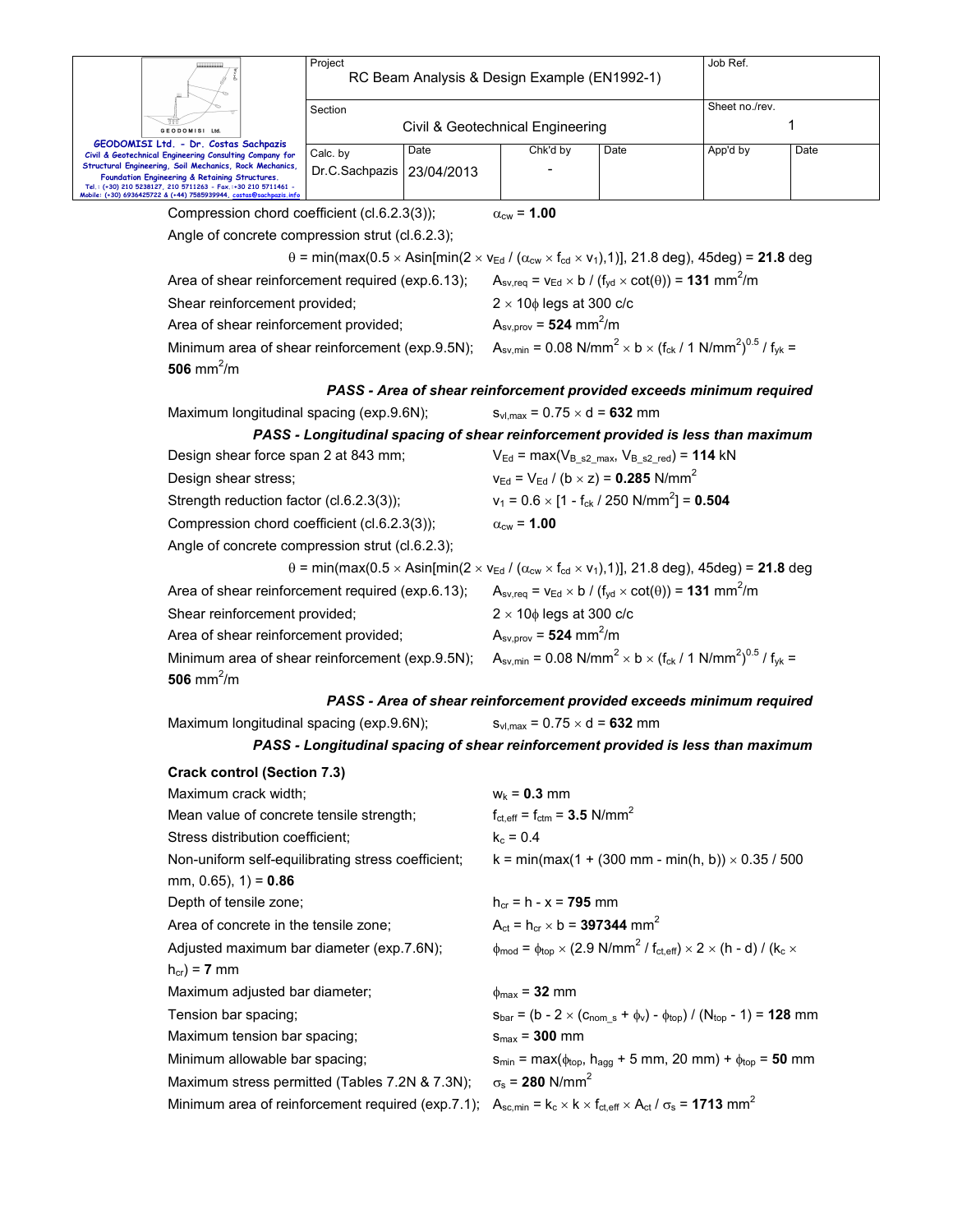| Ш.                                                                                                                                  | Project                     | RC Beam Analysis & Design Example (EN1992-1) |                          |      | Job Ref.       |      |
|-------------------------------------------------------------------------------------------------------------------------------------|-----------------------------|----------------------------------------------|--------------------------|------|----------------|------|
|                                                                                                                                     | Section                     |                                              |                          |      | Sheet no./rev. |      |
| GEODOMISI Ltd.                                                                                                                      |                             | Civil & Geotechnical Engineering             |                          |      |                |      |
| GEODOMISI Ltd. - Dr. Costas Sachpazis                                                                                               |                             |                                              |                          |      |                |      |
| Civil & Geotechnical Engineering Consulting Company for                                                                             | Calc. by                    | Date                                         | Chk'd by                 | Date | App'd by       | Date |
| Structural Engineering, Soil Mechanics, Rock Mechanics,<br>Foundation Engineering & Retaining Structures.                           | Dr.C.Sachpazis   23/04/2013 |                                              | $\overline{\phantom{0}}$ |      |                |      |
| Tel.: (+30) 210 5238127, 210 5711263 - Fax.:+30 210 5711461 -<br>Mobile: (+30) 6936425722 & (+44) 7585939944, costas@sachpazis.info |                             |                                              |                          |      |                |      |

*PASS - Area of tension reinforcement provided exceeds minimum required for crack control PASS - Actual bar spacing exceeds minimum allowable*

### **Mid span 2**



#### **Rectangular section in flexure (Section 6.1) - Positive midspan moment**

| Design bending moment;                         | $M = abs(M_{s2 \text{ red}}) = 102 \text{ kNm}$                                                                                 |
|------------------------------------------------|---------------------------------------------------------------------------------------------------------------------------------|
| Depth to tension reinforcement;                | $d = h - c_{\text{nom } b} - \phi_v - \phi_{\text{bot}} / 2 = 843$ mm                                                           |
| Percentage redistribution;                     | $m_{rs2} = M_{s2 \text{ red}} / M_{s2 \text{ max}} - 1 = 0 \%$                                                                  |
| Redistribution ratio;                          | $\delta$ = min(1 - m <sub>rs2</sub> , 1) = <b>1.000</b>                                                                         |
|                                                | K = M / (b $\times$ d <sup>2</sup> $\times$ f <sub>ck</sub> ) = <b>0.007</b>                                                    |
|                                                | $K' = 0.547 \times \delta - 0.137 \times \delta^2 - 0.214 = 0.196$                                                              |
|                                                | $K'$ > $K$ - No compression reinforcement is required                                                                           |
| Lever arm;                                     | z = min((d / 2) × [1 + (1 - 3.53 × K) <sup>0.5</sup> ], 0.95 × d) =                                                             |
| 800 mm                                         |                                                                                                                                 |
| Depth of neutral axis;                         | $x = 2.5 \times (d - z) = 105$ mm                                                                                               |
| Area of tension reinforcement required;        | $A_{s,req} = M / (f_{yd} \times z) = 292$ mm <sup>2</sup>                                                                       |
| Tension reinforcement provided;                | $4 \times 25\phi$ bars                                                                                                          |
| Area of tension reinforcement provided;        | $A_{s.prov} = 1963$ mm <sup>2</sup>                                                                                             |
| Minimum area of reinforcement (exp.9.1N);      | $A_{s,min}$ = max(0.26 $\times$ f <sub>ctm</sub> / f <sub>yk</sub> , 0.0013) $\times$ b $\times$ d = <b>769</b> mm <sup>2</sup> |
| Maximum area of reinforcement (cl.9.2.1.1(3)); | $A_{s,max} = 0.04 \times b \times h = 18000$ mm <sup>2</sup>                                                                    |
|                                                | PASS, Area of reinforcement provided is greater than area of reinforcement required                                             |

# *PASS - Area of reinforcement provided is greater than area of reinforcement required*

| Rectangular section in shear (Section 6.2)      |                                                                                                                      |
|-------------------------------------------------|----------------------------------------------------------------------------------------------------------------------|
| Shear reinforcement provided;                   | $2 \times 10\phi$ legs at 300 c/c                                                                                    |
| Area of shear reinforcement provided;           | $A_{\text{sv.} \text{prov}} = 524 \text{ mm}^2/\text{m}$                                                             |
| Minimum area of shear reinforcement (exp.9.5N); | $A_{\text{sv,min}} = 0.08 \text{ N/mm}^2 \times b \times (f_{\text{ck}} / 1 \text{ N/mm}^2)^{0.5} / f_{\text{vk}} =$ |
| 506 mm <sup>2</sup> /m                          |                                                                                                                      |

*PASS - Area of shear reinforcement provided exceeds minimum required*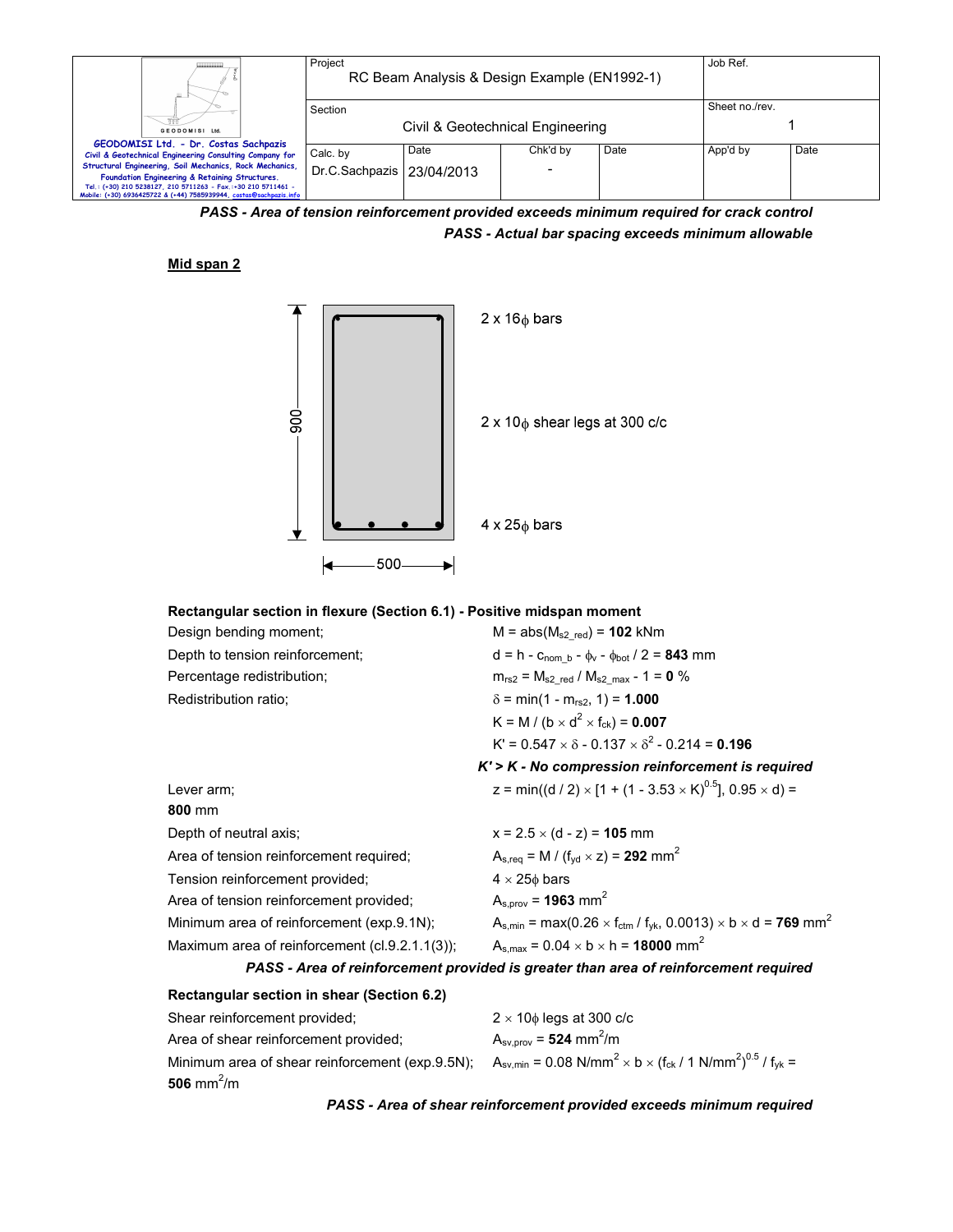| ш.                                                                                                                                  | Project<br>RC Beam Analysis & Design Example (EN1992-1) |      |                |      | Job Ref. |      |
|-------------------------------------------------------------------------------------------------------------------------------------|---------------------------------------------------------|------|----------------|------|----------|------|
|                                                                                                                                     | Section                                                 |      | Sheet no./rev. |      |          |      |
| GEODOMISI Ltd.                                                                                                                      | Civil & Geotechnical Engineering                        |      |                |      |          |      |
| GEODOMISI Ltd. - Dr. Costas Sachpazis                                                                                               |                                                         |      |                |      |          |      |
| Civil & Geotechnical Engineering Consulting Company for                                                                             | Calc. by                                                | Date | Chk'd by       | Date | App'd by | Date |
| Structural Engineering, Soil Mechanics, Rock Mechanics,<br>Foundation Engineering & Retaining Structures.                           | Dr.C.Sachpazis   23/04/2013                             |      |                |      |          |      |
| Tel.: (+30) 210 5238127, 210 5711263 - Fax.:+30 210 5711461 -<br>Mobile: (+30) 6936425722 & (+44) 7585939944, costas@sachpazis.info |                                                         |      |                |      |          |      |

Maximum longitudinal spacing (exp.9.6N);  $s_{vl,max} = 0.75 \times d = 632$  mm

*PASS - Longitudinal spacing of shear reinforcement provided is less than maximum*  Design shear resistance (assuming cot( $\theta$ ) is 2.5);  $V_{\text{prov}} = 2.5 \times A_{\text{sv,prov}} \times Z \times f_{\text{yd}} = 455.5 \text{ kN}$ 

*Shear links provided valid between 0 mm and 8000 mm with tension reinforcement of 1963 mm<sup>2</sup>*

| <b>Crack control (Section 7.3)</b>                 |                                                                                                                                                                   |
|----------------------------------------------------|-------------------------------------------------------------------------------------------------------------------------------------------------------------------|
| Maximum crack width;                               | $W_k = 0.3$ mm                                                                                                                                                    |
| Mean value of concrete tensile strength;           | $f_{\text{ct,eff}} = f_{\text{ctm}} = 3.5 \text{ N/mm}^2$                                                                                                         |
| Stress distribution coefficient:                   | $k_c = 0.4$                                                                                                                                                       |
| Non-uniform self-equilibrating stress coefficient; | k = min(max(1 + (300 mm - min(h, b)) $\times$ 0.35 / 500                                                                                                          |
| mm, 0.65), $1$ ) = 0.86                            |                                                                                                                                                                   |
| Depth of tensile zone;                             | $h_{cr} = h - x = 795$ mm                                                                                                                                         |
| Area of concrete in the tensile zone;              | $A_{\rm ct} = h_{\rm cr} \times b = 397344$ mm <sup>2</sup>                                                                                                       |
| Adjusted maximum bar diameter (exp.7.6N);          | $\phi_{\text{mod}} = \phi_{\text{bot}} \times (2.9 \text{ N/mm}^2 / \text{ f}_{\text{ct,eff}}) \times 2 \times (\text{h} - \text{d}) / (\text{k}_\text{c} \times$ |
| $h_{cr}$ ) = 7 mm                                  |                                                                                                                                                                   |
| Maximum adjusted bar diameter;                     | $\phi_{\text{max}}$ = 32 mm                                                                                                                                       |
| Tension bar spacing;                               | $S_{bar} = (b - 2 \times (c_{nom s} + \phi_v) - \phi_{bot}) / (N_{bot} - 1) = 128$ mm                                                                             |
| Maximum tension bar spacing;                       | $s_{max}$ = 300 mm                                                                                                                                                |
| Minimum allowable bar spacing;                     | $s_{min}$ = max( $\phi_{bot}$ , h <sub>agg</sub> + 5 mm, 20 mm) + $\phi_{bot}$ = 50 mm                                                                            |
| Maximum stress permitted (Tables 7.2N & 7.3N);     | $\sigma_s$ = 280 N/mm <sup>2</sup>                                                                                                                                |
| Minimum area of reinforcement required (exp.7.1);  | $A_{sc,min}$ = $k_c \times k \times f_{ct,eff} \times A_{ct} / \sigma_s$ = 1713 mm <sup>2</sup>                                                                   |

# *PASS - Area of tension reinforcement provided exceeds minimum required for crack control PASS - Actual bar spacing exceeds minimum allowable*

#### **Deflection control (Section 7.4)**

| Reference reinforcement ratio;                 | $\rho_{\text{m0}} = (f_{\text{ck}} / 1 \text{ N/mm}^2)^{0.5} / 1000 = 0.006$                                                                  |
|------------------------------------------------|-----------------------------------------------------------------------------------------------------------------------------------------------|
| Required tension reinforcement ratio;          | $\rho_m = A_{s,req} / (b \times d) = 0.001$                                                                                                   |
| Required compression reinforcement ratio;      | $p'_m = A_{s2,req} / (b \times d) = 0.000$                                                                                                    |
| Structural system factor (Table 7.4N);         | $K_h = 1.3$                                                                                                                                   |
| Basic allowable span to depth ratio (7.16a);   | span to depth <sub>basic</sub> = $K_b \times$ [11 + 1.5 $\times$ (f <sub>ck</sub> / 1                                                         |
|                                                | N/mm <sup>2</sup> ) <sup>0.5</sup> × $\rho_{m0}$ / $\rho_{m}$ + 3.2 × (f <sub>ck</sub> / 1 N/mm <sup>2</sup> ) <sup>0.5</sup> × ( $\rho_{m0}$ |
|                                                | $/ pm - 1$ <sup>1.5</sup> ] = <b>735.018</b>                                                                                                  |
| Reinforcement factor (exp.7.17);               | $K_s = A_{s,prov} \times 500 \text{ N/mm}^2 / (A_{s,req} \times f_{vk}) = 6.718$                                                              |
| Flange width factor;                           | $F1 = 1.000$                                                                                                                                  |
| Long span supporting brittle partition factor; | $F2 = 1.000$                                                                                                                                  |
| Allowable span to depth ratio;                 | span to depth <sub>allow</sub> = span to depth <sub>basic</sub> $\times$ K <sub>s</sub> $\times$ F1 $\times$                                  |
|                                                | $F2 = 4937.972$                                                                                                                               |
| Actual span to depth ratio;                    | span to depth <sub>actual</sub> = $L_{s2}$ / d = 9.496                                                                                        |

*PASS - Actual span to depth ratio is within the allowable limit* 

## **Support C**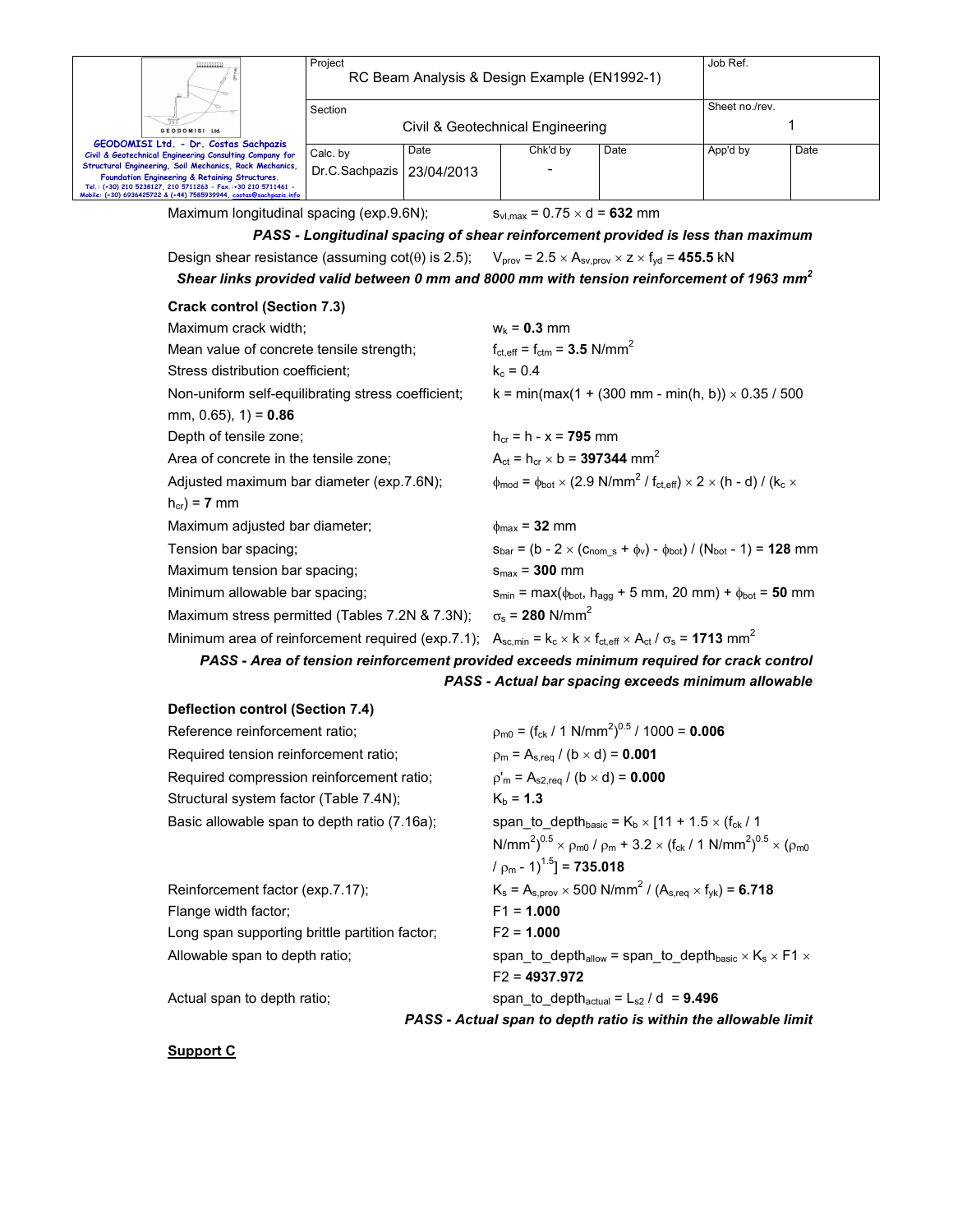| GEODOMISI Ltd.<br>GEODOMISI Ltd. - Dr. Costas Sachpazis<br>Civil & Geotechnical Engineering Consulting Company for<br>Structural Engineering, Soil Mechanics, Rock Mechanics,<br>Foundation Engineering & Retaining Structures.<br>Tel.: (+30) 210 5238127, 210 5711263 - Fax.:+30 210 5711461 -<br>Mobile: (+30) 6936425722 & (+44) 7585939944, costas@sachpazis.info | Project<br>RC Beam Analysis & Design Example (EN1992-1) |                    |                        | Job Ref.                                                         |          |      |
|------------------------------------------------------------------------------------------------------------------------------------------------------------------------------------------------------------------------------------------------------------------------------------------------------------------------------------------------------------------------|---------------------------------------------------------|--------------------|------------------------|------------------------------------------------------------------|----------|------|
|                                                                                                                                                                                                                                                                                                                                                                        | Section<br>Civil & Geotechnical Engineering             |                    |                        | Sheet no./rev.                                                   |          |      |
|                                                                                                                                                                                                                                                                                                                                                                        | Calc. by<br>Dr.C.Sachpazis                              | Date<br>23/04/2013 | Chk'd by               | Date                                                             | App'd by | Date |
|                                                                                                                                                                                                                                                                                                                                                                        |                                                         |                    | $4 \times 25\phi$ bars |                                                                  |          |      |
| 800                                                                                                                                                                                                                                                                                                                                                                    |                                                         |                    |                        | $2 \times 10$ <sub><math>\phi</math></sub> shear legs at 300 c/c |          |      |

 $2 \times 20\phi$  bars

**Rectangular section in flexure (Section 6.1)**  Minimum moment factor (cl.9.2.1.2(1));  $\beta_1 = 0.15$ Design bending moment;  $M = max(abs(M_{C_{red}}), β<sub>1</sub> × abs(M_{s2_{red}})) = 203$  kNm Depth to tension reinforcement;  $d = h - c_{\text{nom_t}} - \phi_v - \phi_{\text{top}} / 2 = 843 \text{ mm}$ Percentage redistribution;  $m_{rc} = 0 %$ Redistribution ratio;  $\delta = \min(1 - m_{rc}, 1) = 1.000$  $K = M / (b \times d^2 \times f_{ck}) = 0.014$  $K' = 0.547 \times \delta - 0.137 \times \delta^2 - 0.214 = 0.196$ *K' > K - No compression reinforcement is required*  Lever arm;  $z = min((d / 2) \times [1 + (1 - 3.53 \times K)^{0.5}], 0.95 \times d) =$ **800** mm Depth of neutral axis;  $x = 2.5 \times (d - z) = 105$  mm Area of tension reinforcement required;  $A_{s,req} = M / (f_{yd} \times z) = 583$  mm<sup>2</sup> Tension reinforcement provided;  $4 \times 25\phi$  bars Area of tension reinforcement provided;  $A_{s,prov} = 1963$  mm<sup>2</sup> Minimum area of reinforcement (exp.9.1N);  $A_{s,min} = max(0.26 \times f_{ctr} / f_{yk}, 0.0013) \times b \times d = 769$  mm<sup>2</sup>

Maximum area of reinforcement (cl.9.2.1.1(3));  $A_{s,max} = 0.04 \times b \times h = 18000$  mm<sup>2</sup>

 $-500$  –––

ଭ

 $\blacktriangleright$ 

*PASS - Area of reinforcement provided is greater than area of reinforcement required* 

#### **Minimum bottom reinforcement at supports**

| Minimum reinforcement factor $(cl.9.2.1.4(1))$ ; | $\beta_2 = 0.25$                                               |
|--------------------------------------------------|----------------------------------------------------------------|
| Area of reinforcement to adjacent span;          | $A_{s,span}$ = 1963 mm <sup>2</sup>                            |
| Minimum bottom reinforcement to support:         | $A_{s2,min} = \beta_2 \times A_{s,span} = 491$ mm <sup>2</sup> |
| Bottom reinforcement provided;                   | $2 \times 20$ bars                                             |
| Area of bottom reinforcement provided;           | $A_{s2,prov} = 628$ mm <sup>2</sup>                            |